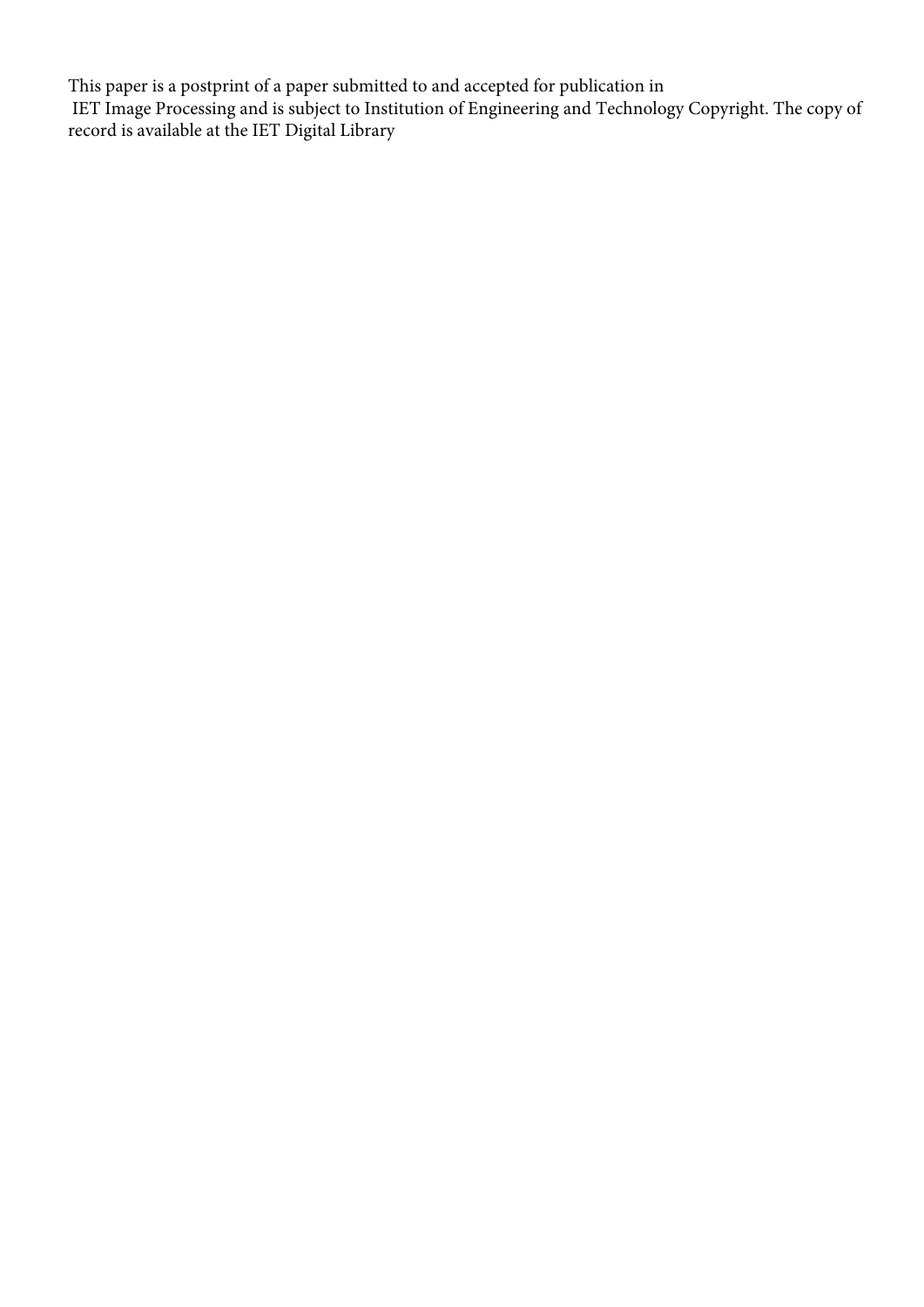

ISSN 1751-8644 doi: 0000000000 www.ietdl.org

# **Fundus Image Quality Assessment: Survey, Challenges, and Future Scope**

*Aditya Raj*1*Anil Kumar Tiwari*1*Maria G Martini*<sup>2</sup>

1 *Indian Institute of Technology, Jodhpur*

<sup>2</sup>*Kingston University, London, UK*

*\* E-mail: raj.2@iitj.ac.in, akt@iitj.ac.in, m.martini@kingston.ac.uk*

**Abstract:** Various ocular diseases, such as cataract, diabetic retinopathy, and glaucoma have affected a large proportion of the population worldwide. In ophthalmology, fundus photography is used for the diagnosis of such retinal disorders. Nowadays, the set-up of fundus image acquisition has changed from a fixed position to portable devices, making acquisition more vulnerable to distortions. However, a trustworthy diagnosis solely relies upon the quality of the fundus image. In recent years, fundus image quality assessment (IQA) has drawn much attention from researchers. This paper presents a detailed survey of the fundus IQA research. The survey covers a comprehensive discussion on the factors affecting the fundus image quality and the real-time distortions. The fundus IQA algorithms have been analyzed on the basis of the methodologies used and divided into three classes, namely: (i) Similarity-based, (ii) Segmentation-based, and (iii) Machine learning based. In addition, limitations of state of the art in this research field are also presented with the possible solutions. The objective of this paper is to provide a detailed information about the fundus IQA research with its significance, present status, limitations, and future scope. To the best of our knowledge, this is the first survey paper on the fundus IQA research.

# **1 Introduction**

Image quality assessment (IQA) is the process of analyzing the quality of an image. Subjective IQA and Objective IQA are the two types of methods that are used for the IQA process. Subjective IQA is performed by human observers and it is assumed to be the most reliable method as humans are the end users in most of the multimedia applications. The types of subjective quality assessment methods and their guidelines are provided by the International Telecommunication Union (ITU) recommendation BT.500-13 [1] (although the focus of this one is television pictures) and ITU-T P.912 [2], addressing video quality assessment methods for recognition tasks. For medical images, a standard recommendation is still missing. For a review on the methods used in the medical imaging area, the reader can refer to [3].

Subjective IQA is a very costly and tedious process that makes it unsuitable to implement in real time. To overcome these limitations, objective IQA is being used. It is a process of predicting the quality of an image by means of mathematical models with an intention to produce results similar to subjective IQA process. In order to facilitate the challenge of developing an efficient IQA method, many IQA data-sets [4–11] have been created. These data-sets contain distorted images with their subjective ratings provided by human subjects. These subjective quality ratings have been used to evaluate the performance of IQA methods.

Types of objective IQA methods: Objective IQA methods can be categorized into three categories: (i) Full-Reference (FR) IQA methods, (ii) Reduced-Reference (RR) IQA methods, and (iii) No-Reference (NR) IQA methods. FR-IQA: Under this category, the unprocessed reference image is available and it is assumed to be of best quality. FR-IQA methods are intended to evaluate the statistical dissimilarities between the pixel values of the input image (i.e., distorted) and the reference image. Such methods evaluate a number of parameters and finally combine all the evaluated results into a single scalar value indicating the overall image quality. Peak signalto-noise ration (PSNR) is one of the most commonly used metrics in different type of domains in multimedia (i.e., audio, image, and video). Some of the popular FR-IQA methods are Structural Similarity Index (SSIM) [12], Visual Information Fidelity (VIF) [13], Most Apparent Distortion (MAD) [11], FSIM [14], and GMSD [15],



**Fig. 1**: Advanced fundus image acquisition devices: (a) D-eye, (b) Plenoptic Ophthalmoscope.

etc. Next, the RR-IQA methods are designed to predict the quality of an image with little information about the reference image. RR-IQA methods are useful in evaluating the quality of multimedia transmitted over a communication channel. Some RR-IQA methods are WNISM [16], EPM [17], RIQMC [18], DNT-RR [19], SIRR [20], SDM [21], and FTB [22]. In contrast to FR-IQA and RR-IQA, the NR-IQA methods assess the image quality without any information about the reference image. Most of the NR-IQA methods are designed to predict the quality in presence of a specific distortion, such as compression, blur, etc. BLIINDS-II [23], DIIVINE [24], BRISQUE [25], NIQE [26], and CORNIA [27] are a few popular and highly cited NR-IQA methods. In addition, recently many convolutional neural network (CNN) based FR and NR IQA methods [28–36] have been published, which have shown standout performances over the data-sets mentioned above. The detailed information about the state-of-the-art in IQA research can be found in the following references [37–39].

Applications of IQA: Objectively assessing the visual quality of an image has been a research field of significant interest for the researchers over the years. It is growing exponentially due to its usefulness over a wide range of applications like performance evaluation and standardization of image acquisition devices, and various image processing algorithms like image restoration and image enhancement for various type of images. Different IQA algorithms are developed over a variety of images like natural [40, 41],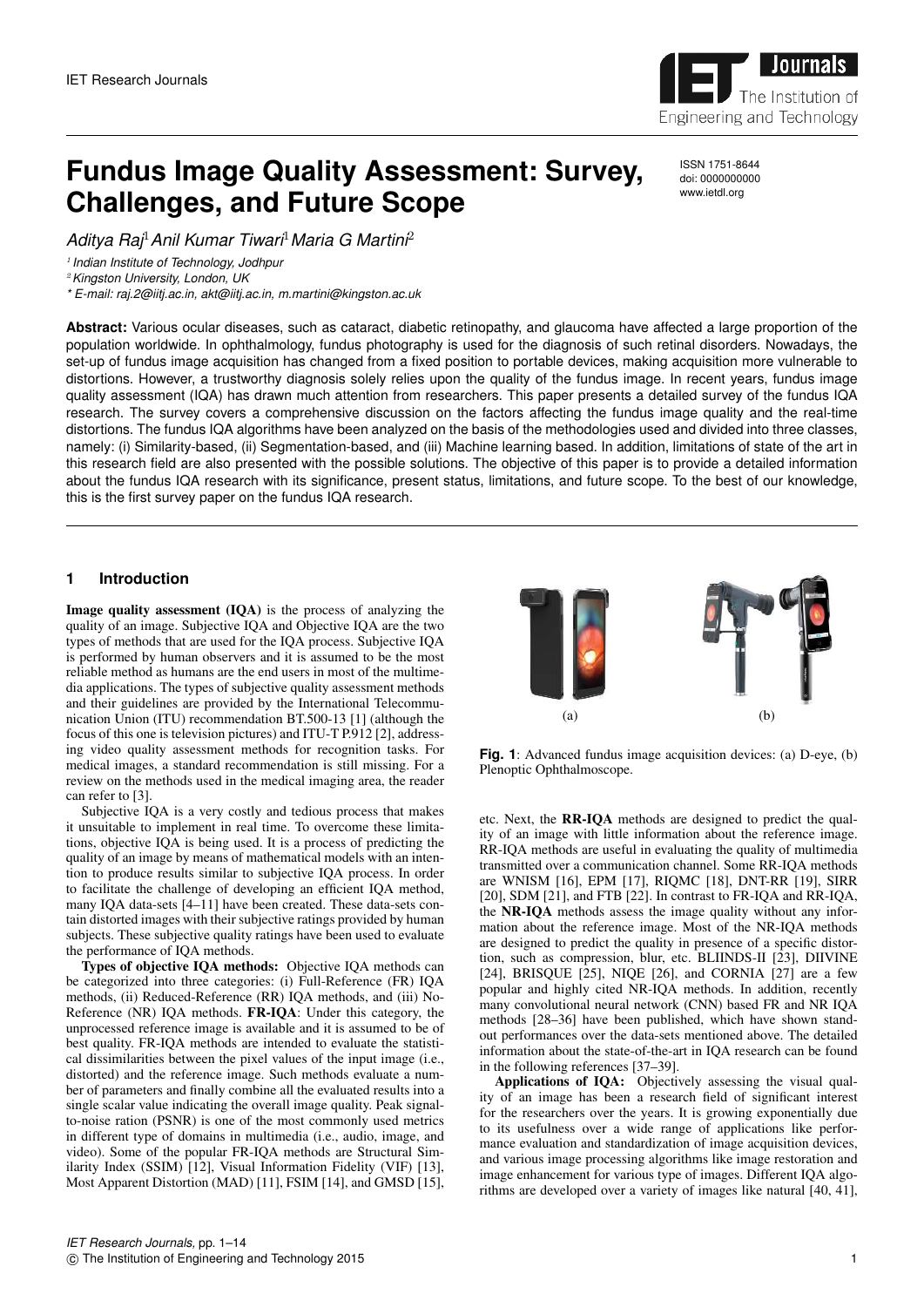screen-content [42], document [43], tone-mapped [44], 3D stereoscopic [45], Depth-image-based-rendering (DIBR) synthesized [46], medical [47] images, etc.

Among all, ensuring the quality of medical images is one of the most important application areas. The evolution of digital medical imaging enables an easier and more reliable diagnosis process. At the same time, it raises challenges like the selection of the required display device, the compression level, the accuracy level, and the reliability of computer-aided diagnosis. The overall focus of analyzing the entire medical imaging system is to ensure that the image quality enables diagnostic reliability. It is done either subjectively or objectively, by analyzing the necessary pathological information present in the image.

While in some cases IQA metrics developed for general purpose images and video have been applied to medical images [48], specific IQA algorithms have been developed so far for the different medical image modalities like magnetic resonance imaging (MRI), computed tomography (CT), ultrasound imaging, fundus images, etc. Fundus imaging is one of the important medical imaging techniques, that is used to monitor the health status of human eyes.



**Fig. 2**: Fundus Image

Fundus Image Quality Assessment: In the field of Ophthalmology, digital fundus photography is being used for early and improved diagnosis of various ocular disorders. Diagnosis through fundus images is done via inspection of morphological changes in the optical disc, macula, and blood vessels, as shown in Fig.2. Advancement in optics, computerized sensors, and picture handling led to the invention of sophisticated imaging devices like smartphone-based retinal imaging system D-EYE and the plenoptic ophthalmoscope, shown in Fig. 1(a) and (b). It allows an affordable way to capture, store and share the fundus images with minimum effort. However, such set-up of ophthalmic imaging is more open to quality impairments which may lead to false diagnosis. Furthermore, the effect of the deteriorating ratio of number-of-doctors to number-of-patients, can also be addressed with the advent of digital imaging and computer aided diagnosis (CAD) system used for various ocular diseases. CAD systems are very effective in diminishing the diagnostic oversights and consequently the false negative rates of ophthalmologists. The indicative significance of a fundus image relies on its visual quality perceived by an ophthalmologist. Regardless of whether it is manual or mechanized, to guarantee a dependable conclusion, the quality of the fundus images must be guaranteed. However, while dealing with huge amount of patient's data, the subjective quality evaluation of fundus images is quite tedious and hectic process. There is a certain need for objective quality evaluation of fundus images to mimic the quality prediction of the medical experts. For the last two decades, many research work has been published to automatically grade the fundus images.

This paper presents a detailed review of the fundus IQA algorithms developed to date with the listing of existing challenges in the field. The content of the paper is structured as follows: Section 2 discusses the comparison between the fundus images and natural images; Section 3 contains a brief discussion on factors affecting the retinal image quality, types of distortions, and the publicly available retinal image data-sets used by the researchers; Section 4 consists of a detailed survey of the retinal IQA algorithms; in Section 5 limitations in the state of the art and future scope of retinal IQA research



**Fig. 3**: Example of Natural and Fundus images taken from [9, 49]



**Fig. 4**: Distribution of the naturalness values of the examples of Natural and Fundus images given in Fig.3.

has been discussed; finally Section 6 summarizes the paper including the important aspects and conclusions.

## **2 Need of new IQA methods for Fundus images**

The only similarity between the fundus and natural images is that both are acquired from a digital camera. However, the statistical properties of fundus images vary largely from those of natural images. As mentioned in [50], the statistical behaviour of a digital image can be determined using its *naturalness property*. The *naturalness* of an image is derived in [51]by calculating naturalness value  $\hat{I}(i, j)$  for pixel  $I(i, j)$  of the image, as follows:

$$
\hat{I}(i,j) = \frac{I(i,j) - \mu(i,j)}{\sigma(i,j) + 1}
$$
 (1)

with  $i \in \{1, 2, ..., m\}$  and  $j \in \{1, 2, ..., n\}$ , where m and n are the horizontal and vertical dimensions of the image  $I$ ;  $\mu(i, j)$  and  $\sigma(i, j)$ , estimating the local mean and contrast, are derived as follows:

$$
\mu(i,j) = \sum_{k=-3}^{3} \sum_{l=-3}^{3} \omega_{k,l} I(i+k, j+l)
$$
 (2)

$$
\sigma(i,j) = \sqrt{\sum_{k=-3}^{3} \sum_{l=-3}^{3} \omega_{k,l} [I(i+k,j+l) - \mu(i,j)]^2}.
$$
 (3)

Here  $\omega_{k,l}$  is a circularly-symmetric 2D Gaussian weighting function. We have evaluated the *naturalness* property of various natural and fundus images. For illustration purpose, in Fig. 3 an example of natural and fundus image and in Fig. 4 the respective distribution of the naturalness values has been shown. It has been observed that the distribution of the naturalness values of natural images follows a Gaussian distribution. On the other hand, for fundus images the distribution curve is steep, indicating low naturalness. Hence, the IQA algorithms developed for natural images might not work adequately for the fundus images.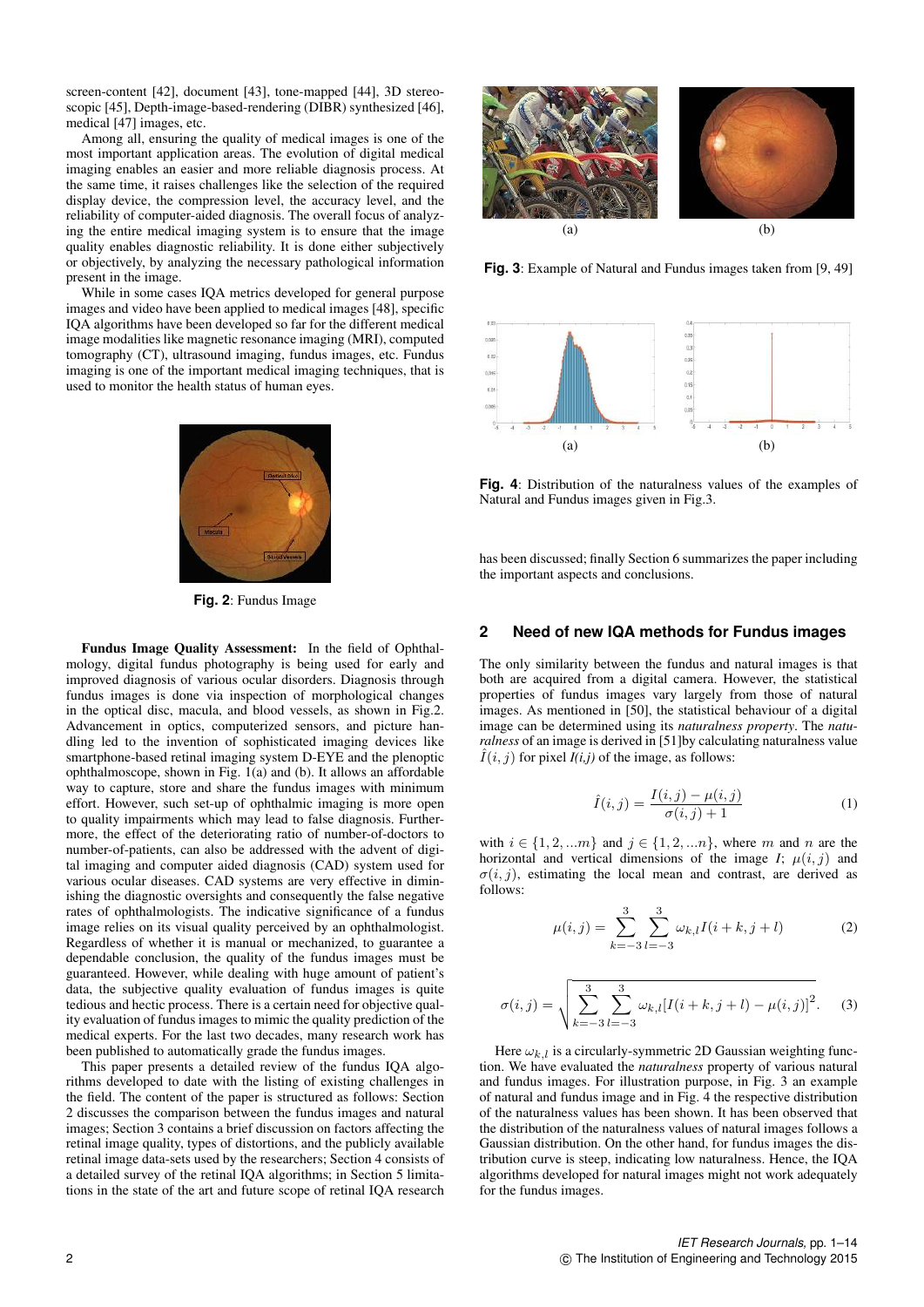# **3 Factors affecting the quality of fundus images**

The quality of a medical image can be considered to be appropriate if all the required pathological structures are clearly visible. The primary structures visible in fundus images of a healthy eye are optic disc, macula, and blood vessels, as shown in Fig.2. Following are the primary factors behind the degradation of the retinal image quality: (i) event of haze, (ii) presence of dust and dirt in the camera, (iii) dusty camera lenses, (iv) eye blink, and (v) event of occlusion by eyelashes. Uneven illumination, low contrast, blur, and light flares are the commonly seen distortions due to the above mentioned factors, as shown in Fig. 5. Artifacts generated by dust and dirt are clearly visible light spots scattered throughout the image, shown in Fig. 5(a). The event of total eye blink causes extremely poor quality fundus image as shown in Fig 5(b). An improper gamma and flash adjustment lead to color distortions like over-exposure, underexposure, and uneven illumination, as shown in Fig. 5(c), (d) and (e), respectively.

In addition, due to errors generated by light refraction, a red color print occurs throughout the fundus image, which is also referred to as "leopard print" fundus image, shown in Fig. 6(a). Next, an improper cleaning of the camera lenses creates circular rings of light in the center of the image, shown in Fig. 6(b). It is important to mention that, although the visual appearance of both Fig. 6(a) and (b) images indicates inadequate quality, experts consider it as an acceptable quality image. In order to acquire an appropriate quality fundus image, the following are the important constituents:

- 1. Proper space between camera and eyes;
- 2. Appropriate gamma and flash adjustment;
- 3. Quality of sensors;
- 4. Compression;
- 5. Image resolution;
- 6. Color, contrast, and saturation.



**Fig. 5**: Samples of low quality fundus images with different distortions [49]: (a) Light flares, (b) Total eye blink, (c) Overexposed, (d) Underexposed, (e) Uneven illumination, (f) Blur.



**Fig. 6**: Samples of fundus images with red color "leopard" print and circular ring [49]: (a) Leopard Print, (b) Circular Ring.

A proper setting or choice of the above-mentioned factors will be required for the desired quality of the image. Furthermore, in order to assess the fundus image quality, many different quality parameters are used, like illumination, blur, colour, contrast, and visibility of structures present in the image. In addition, a study [52] at the University of Wisconsin-Madison defined the following quality indicators for retinal images: focus and clarity, field definition, visibility of the macula, optical disc and blood vessels.

## *3.1 Fundus image data-sets*

A concise details of *eighteen*(18) publicly available data-sets of retinal fundus images used by researchers is provided in Table 1. The table includes the following information about the data-sets: total number of images, spatial resolution, storage format, and the purpose of the data-set. It has been observed that most of the data-sets are built to facilitate the challenges of computer based ocular disease classification and blood vessel segmentation. There exist only one data-set, namely DRIMDB [53], for quality assessment purpose. It contains fundus images with two categories of quality: Good and Bad, without any detailed subjective quality score.

# **4 Survey of Fundus Image Quality Assessment Algorithms**

On the basis of methodologies used, retinal IQA algorithms can be divided into three categories: (i) Similarity based methods, (ii) Segmentation based methods, and (iii) Machine learning based methods, as shown in Fig. 7. A concise information about these algorithms, described below in chronological order, is provided in Tables 2, 3, and 4.

# *4.1 Similarity Based Methods*

A few algorithms [72, 73] reported in the literature use similarity comparison of some of the attributes of the target image with those of a set of good quality images. According to a thorough study of the related literature, Lee and Wang [72] were the first to work on objectively assessing the quality of fundus images (in 1999). Their proposed algorithm calculates the similarity measure between the intensity histogram of the target image and the template formed from a set of reference images. In order to have the reference template, the authors considered 20 high quality fundus images. The similarity metric (*C*) is calculated by performing a convolution operation between the intensity histograms of the reference template *K* and the input image *H*:

$$
C = \sum_{i=0}^{255} K(i) * H(i).
$$
 (4)

Here,  $K(i)$  is the coefficient of the  $i<sup>th</sup>$  kernel of the template histogram, and *H(i)* is the number of pixels with intensity value of *i*. A higher value of *C* represents a higher correlation and similarity between  $K$  and  $H$ . Since  $K$  is obtained from high quality fundus images, a high value of *C* indicates high quality of the target image.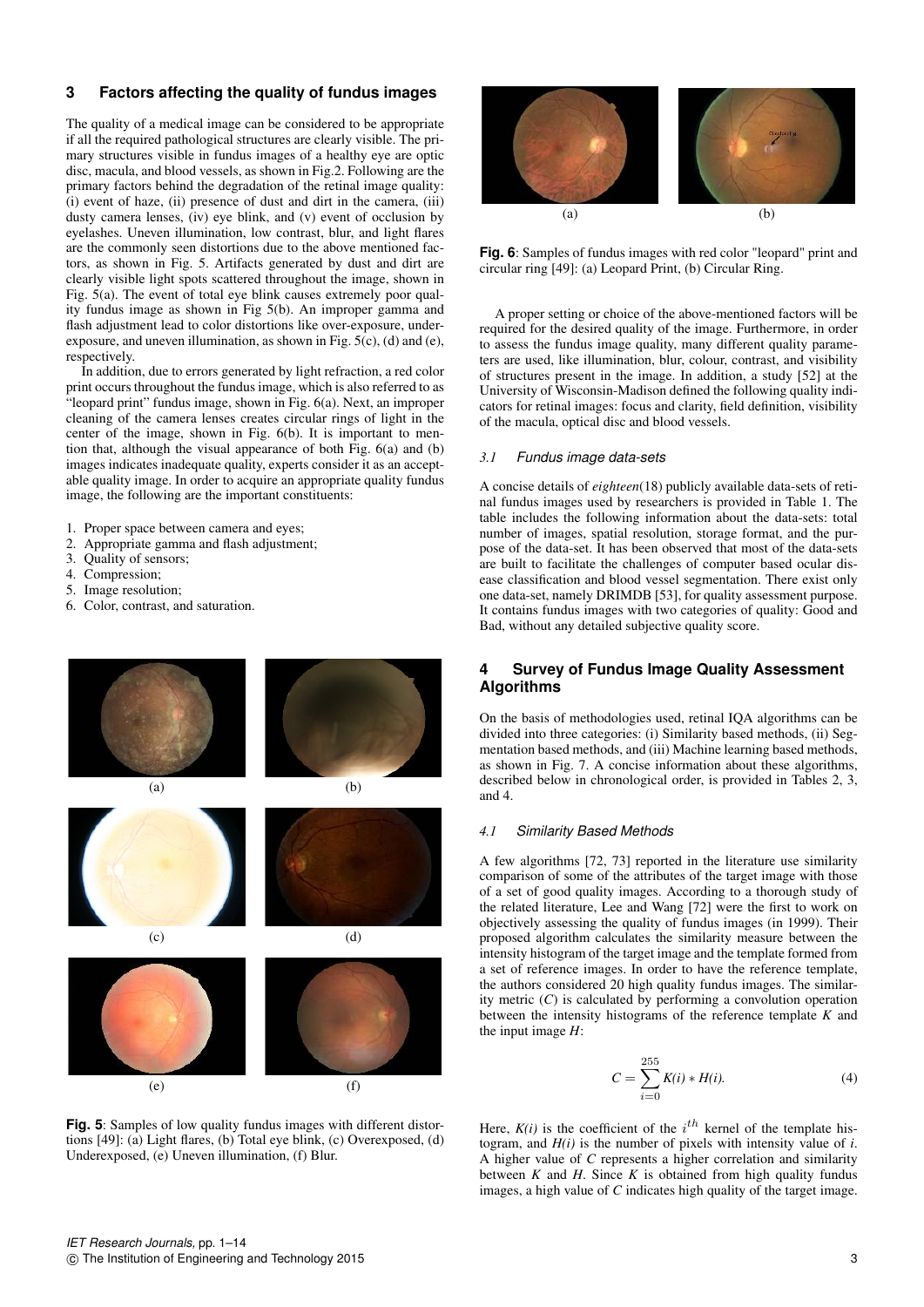**Table 1** Fundus image data-sets. DM: Diabetic Macular-Edema, M-A: Micro-Aneurysm, OD: Optical Disc, AMD: Age-Related Macular Degeneration, DR: Diabetic Retinopathy

| <b>Database</b>        | <b>Number</b>         | <b>Resolution</b>    | Format            | <b>Purpose</b>            |
|------------------------|-----------------------|----------------------|-------------------|---------------------------|
|                        | of Images             |                      |                   |                           |
| DRIMDB [53]            | 216                   | $760 \times 570$     | <b>JPEG</b>       | <b>Quality Assessment</b> |
| <b>HRF-DB</b> [54]     | 45                    | $3504 \times 2336$   | <b>JPEG</b>       | Vessel segmentation       |
| <b>DRIVE</b> [55]      | 40                    | $768 \times 584$     | <b>JPEG</b>       | Vessel segmentation       |
| VICAVR <sub>[56]</sub> | 58                    | $768 \times 584$     | <b>JPEG</b>       | Vessel segmentation       |
| <b>STARE [57]</b>      | 400                   | $700 \times 605$     | <b>PPM</b>        | Vessel segmentation       |
| REVIEW[58]             | 14                    | $2160 \times 1440$ . | <b>JPEG</b>       | Vessel segmentation       |
|                        |                       | $1360 \times 1024$ , | <b>BMP</b>        |                           |
|                        |                       | $3584 \times 2438$   |                   |                           |
| <b>CHASE</b> [59]      | 28                    | $999 \times 960$     | <b>PNG</b>        | Vessel segmentation       |
| MESSIDOR[60]           | 1200                  | $1440 \times 960,$   | <b>TIFF</b>       | DR classification         |
|                        |                       | $2240 \times 1488$ , |                   |                           |
|                        |                       | $2304 \times 1536$   |                   |                           |
| ImageRet $[61]$ $[62]$ | $2191500 \times 1152$ | <b>PNG</b>           | DR classification |                           |
| <b>DRiDB</b> [63]      | 50                    | $720 \times 576$     | <b>BMP</b>        | DR classification         |
| HEI-MED [64]           | 169                   | <b>NA</b>            | <b>JPEG</b>       | DM classification         |
| ARIA [65]              | 212                   | $768 \times 576$     | <b>TIFF</b>       | AMD classification        |
| $E$ -Optha $[66]$      | 463                   | $1440 \times 960$ ,  | <b>JPEG</b>       | M-A, Exudates             |
|                        |                       | $2048 \times 1360$ . |                   | detection                 |
|                        |                       | $2544 \times 1696$   |                   |                           |
| ROC [67]               | 50                    | $768 \times 576$ ,   | <b>JPEG</b>       | M-A detection             |
|                        |                       | $1389 \times 1383$   |                   |                           |
| <b>RIM ONE [68]</b>    | 169                   | NA                   | <b>NA</b>         | OD segmentation           |
| DRIONS-DB [69]         | 110                   | $600 \times 400$     | <b>JPEG</b>       | OD segmentation           |
| DRISHTI [70]           | 101                   | $2896 \times 1944$   | <b>PNG</b>        | OD segmentation           |
| <b>ORIGA</b> [71]      | 650                   | <b>NA</b>            | <b>NA</b>         | Glaucoma Analysis         |
|                        |                       |                      |                   |                           |



**Fig. 7**: Classification of fundus IQA algorithms

Since the histogram of an image is a global feature (it represents the number of pixels in the image with a specific value), it does not contain information about the location of the pixels. Hence, same histograms can be found for different images. Fig. 9 shows the histogram of two different fundus images (shown in Fig.8) where one is of good quality and the other one is of poor quality. Certainly, a higher value of *C* may not always give a correct indication of the quality of the target image.

To address this, M. Lalonde, L. Gagnon, and M.C. Boucher [73] proposed (in 2001) a new similarity-based fundus IQA algorithm. The authors measured the similarity between the reference template and the target image on the basis of the following two parameters: distribution of edge magnitudes and local intensity distribution. The distribution of edge magnitude is derived by taking the squared distance between the edge magnitude histogram of the reference image template and the target image. The local intensity distribution is derived in four steps. The first step involves forming a reference grey-scale image using the set of high quality images. Second, the input image is sub-divided into uniform regions using a histogram splitting algorithm. In the third step, the histogram features are calculated for each sub-region in the target image as well as for the same sub-regions in the reference image. Finally, the summation of the squared difference between the respective mean of the histogram of each sub-region is calculated. These two derived features are used to determine the quality of the fundus image. For experiment purpose a set of *forty* (40) fundus images has been used and divided into three categories of quality: good, fair, and bad.

# *4.1.1 Advantages:*

• This methodology resembles to the RR-IQA methods (a set of features extracted from the reference image is used for the quality estimation of target images) hence it can be useful in real time applications like telemedicine, where target fundus images have been transmitted over wireless networks.

• More reliable and efficient than NR-IOA methods.

#### *4.1.2 Limitations:*

• It is difficult to create a universal set of good quality fundus images as reference.

• It is difficult to derive an efficient and effective set of features to represent the quality class.

• Such methods are sensitive towards different types of distortions.

• The histogram features that have been used in [72, 73] do not include the structural characteristics of the fundus images.

• Such metrics do not effectively represent the Ophthalmologist's perception of fundus image quality.

• Less probability of efficient performance on cross data-set evaluation.

## *4.2 Segmentation based methods*

Similarity-based methods use histogram features that do not explicitly include structural information of the image. Since structural information are of diagnostic importance, some work [74–78] have been proposed based on the segmentation of the structures present in the fundus image.

Segmentation based fundus IQA algorithms generally involve a two step process. The first step is the segmentation of structures and the second step involves its analysis, on the basis of certain parameters, in order to estimate the fundus image quality. The first segmentation based fundus IQA was proposed by D. Usher, M. Himaga, M. Dumskyj, and J. Boyce [74], in 2003. The authors have taken the pixel count of the blood vessels present in the image as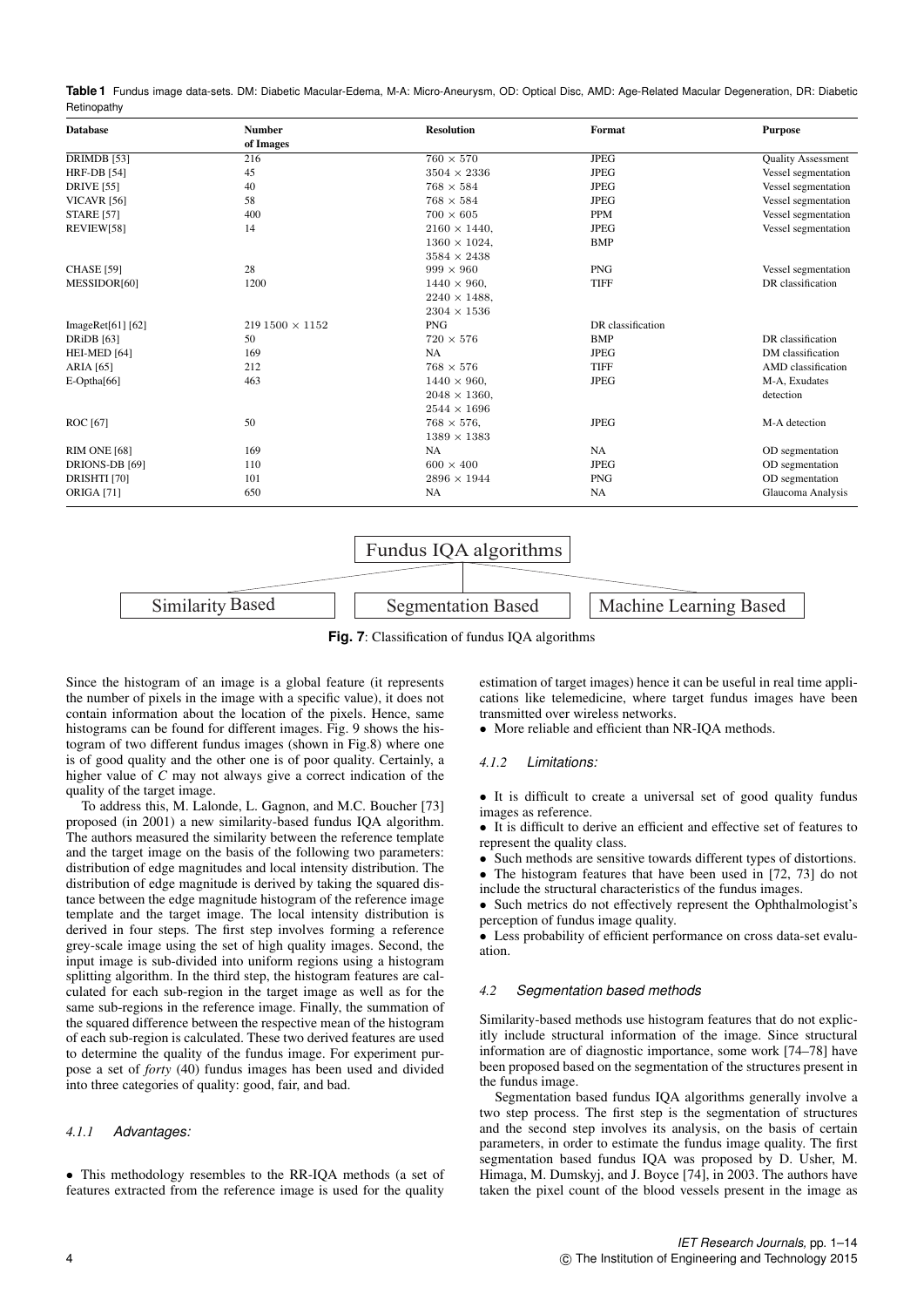

**Fig. 8**: Sample fundus images; (a) Good Quality, (b) Poor Quality.



**Fig. 9**: Normalized histogram of both fundus images

the quality indicator; the larger the count the better the quality. In this work, the blood vessel extraction is achieved using matched filtering [79] followed by a region growing algorithm. In matched filtering, the input image is processed with two Gaussian kernels. One is intended to match regions of large blood vessels and another is intended to match the regions of small vessels. Further, a region growing algorithm is used over the results of these filtering processes in order to extract the blood vessels. Finally, the summation of the number of pixels belonging to the vessels is used as the quality score. For the performance evaluation of the algorithm, specificity and sensitivity, as given below, were used.

$$
Specificity = \frac{a}{a+c}
$$
  
\n
$$
Sensitivity = \frac{b}{b+d}
$$
 (5)

where *a* and *b* are the number of correctly classified good and poor quality fundus images respectively,  $c$  and  $d$  are the number of wrongly classified good and poor quality fundus images respectively. On the basis of segmentation results over the set of 1746 fundus images, 84.3% sensitivity and 95% specificity have been reported. This was the first attempt in this direction with significant results. However, some important issues have been addressed in the subsequent research works.

Macula is an important part of fundus images and the blood vessels around it carry significant diagnostic information. The size of the vessels around the macula is comparatively very small and narrow. Hence, it has high chances of getting affected by any distortion. In addition, the absolute and relative position of various structures also play an important role while determining the fundus image quality. A. D. Fleming, S. Philip, K. A. Goatman, J. A. Olson, and P. F.

Sharp [75] addressed these issues, and presented a segmentationbased algorithm in 2006. In this work, the overall image quality is determined by the following two parameters: (i) clarity, and (ii) field definition. The clarity feature is obtained on the basis of the visibility of the blood vessels around the macula region. The authors have segmented the blood vessels present around the macular region of the image. Furthermore, algorithm also approximates the field definition on the basis of the following parameters: location and diameter of the optical disc and visibility of the region within the 2 disk diameters (DD) around the fovea. The value of one DD is manually estimated by analyzing the optic disk diameter in good quality images, and set as 246 pixels. Overall 99.1% sensitivity, and 89.4% specificity is reported over a set of 1039 images. Although the blood vessel density around the macula provide a sufficient indication for the quality of fundus image, through this information it is difficult to capture the presence of blur in the image, as blood vessels can be visible even if they are blurred and may get added to the vessel pixel count.

Hunter, J. A. Lowell, M. Habib, *et al.* [76] addressed the difficulties with the blurred image. The algorithm, visibility of blood vessels near the fovea, that is in the macular region, is considered as the primary quality indicator. In order to examine the presence of blur, the contrast of the vessels with the background is calculated. The algorithm initially finds the location of the fovea by using an algorithm proposed by C. Sinthanayothin, J. Boyce, H. Cook, and T. Williamson [80]. Next, the segmentation of blood vessels is performed using a non-linear filtering based method termed as Tram-line algorithm [81]. A metric (*v*) quantifying the vascular information is calculated using the number of blood vessel pixels, their average distance from the fovea, and contrast with the local background. Further, the information of contrast around the region of the fovea is also quantified and used as second quality indicator  $(k)$ . Finally, the overall quality metric is derived by taking the product of both *v*, and *k* metrics. The authors categorized the fundus images into 5 categories of quality. The performance of the algorithm is evaluated over a data-set of 200 images and 100% sensitivity and 93% specificity has been reported.

T. KÃűhler, A. Budai, M. F. Kraus, et al. [77] also presented a quality evaluation algorithm for fundus images, in 2013, based on an assessment of blur by tracking the blood vessels. As the first step, the green channel of the fundus image is extracted and divided into a number of fixed  $n \times n$  size patches. In the next step, all the anisotropic patches, discussed below, are selected and the singular value decomposition (SVD) of local gradient matrix from each anisotropic patch is calculated. As mentioned in [82], a patch that can be modeled as:

$$
p(x_k, y_k) = a_1(x_k - x_c)^2 + a_2(y_k - y_c)^2
$$
 (6)

is called as a quadratic patch, where  $p(x_k, y_k)$  is the pixel value of patch *p* at location *k*,  $(x_c, y_c)$  is the center point, and  $a_1$  and  $a_2$ decide the slope. A quadratic patch is called "anisotropic" patch only when  $a_1 \neq a_2$ . The probability of erroneous results while selecting anisotropic patches is reduced by using a proposed metric termed *vesselness measure*. This vesselness measure is derived by analyzing the blood vessel with the help of the Hessian matrix that is calculated for the green channel of the image. A local quality metric for each anisotropic patch is derived using the singular values obtained from the SVD. Finally, the global quality metric  $(Q_v)$  is derived by taking the addition of all the local metrics. The authors have created manually distorted fundus images from the DRIVE [55] data-set by modeling two distortions: (i) zero mean Gaussian noise, and (ii) blur using fixed size Gaussian filter. The *two* well known full-reference (FR) image quality metrics peak-signal-to-noise ratio (PSNR) and structural similarity index (SSIM) [12] are used to determine the noise levels. The final results are shown by deriving the Spearman's rank order correlation of 0.89 and 0.91 between the  $Q_v$  and both PSNR and SSIM.

In 2014, H. A. Nugroho, T. Yulianti, N. A. Setiawan, and D. A. Dharmawan [78] presented a contrast assessment method in order to assess the fundus image quality. The algorithm calculates the contrast of the blood vessels as a quality parameter. The proposed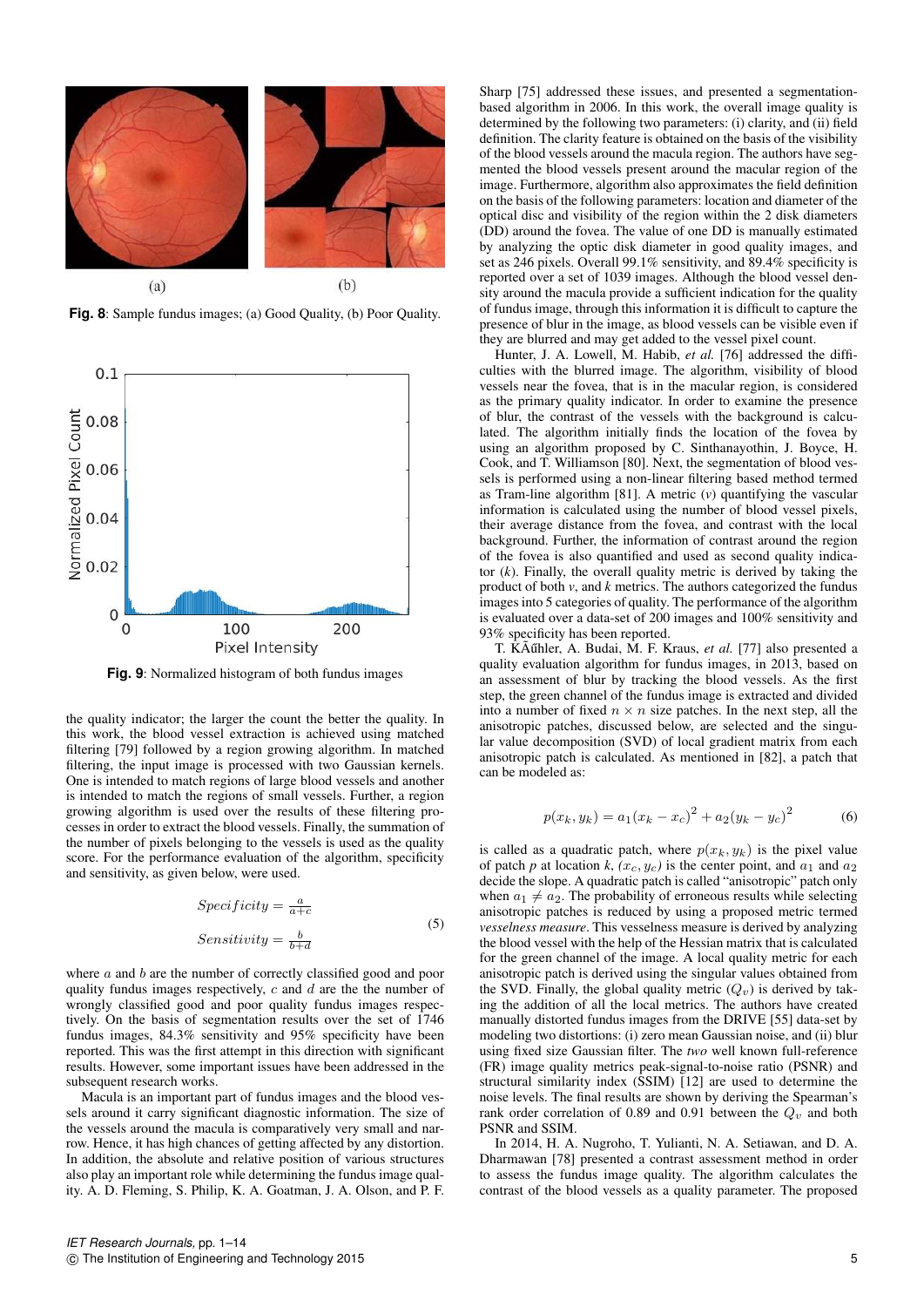**Table 2** Summary of Similarity based fundus IQA algorithms. NS: Not Specified

| Work | Year | <b>Ouality Parameter</b>                           | Categories | # Images  | Accuracy $(\%)$ | Pros                                                                                                                                          | Cons                                                                                             |
|------|------|----------------------------------------------------|------------|-----------|-----------------|-----------------------------------------------------------------------------------------------------------------------------------------------|--------------------------------------------------------------------------------------------------|
|      |      |                                                    | of quality |           |                 |                                                                                                                                               |                                                                                                  |
| 72]  | 1999 | Intensity histogram                                |            | <b>NS</b> | NS              | Less complex; Achieves high specificity as it<br>measures similarity between characteristics of<br>input image with good quality fundus image | Intensity histogram does not speak<br>about the structural and local<br>properties of the image. |
| 73]  | 2001 | Edge magnitude and<br>local intensity distribution |            | 40        | <b>NS</b>       | Contains analysis of structural properties;<br>Achieves high specificity                                                                      | Not robust to distortions like<br>high compression and blur                                      |

algorithm starts with the pre-processing step which includes extraction of the green channel from the RGB image followed by image enhancement. In the next step, it segments the blood vessel area around the macular region using the match filtering method [83]. Finally, the algorithm calculates the proposed contrast metric by using the difference between the intensity values of pixels of blood vessels and background pixels using equation 7. In total 47 images from the [64] database have been used for the experiment purpose. The reported accuracy of the proposed work is 89.36%.

The proposed contrast metric is

$$
C = |\frac{1}{x}\sum_{i=1}^{x} I_{vi} - \frac{1}{y}\sum_{i=1}^{y} I_{bi}|
$$
 (7)

where  $I_v$  and  $I_b$  represent the blood vessel and background pixel intensity value respectively. *x* and *y* are the total number of selected pixels of blood vessels and background.

#### *4.2.1 Advantages:*

• These methods are based on the analysis of structural degradation in the image and effectively represent the doctor's approach for determining the fundus image quality.

• These methods can effectively perform over distortions like Color (Overexposed and Underexposed), Uneven Illumination, Additive Gaussian noise, and Blur.

• They achieves high specificity and sensitivity under fixed assumptions like fix shape, size, and location of the structures.

#### *4.2.2 Limitations:*

• The assumption behind segmentation based quality assessment is that poor segmentation results reflect poor fundus image quality. Here, segmentation algorithms work under the fix assumptions and criterion like fix shape, size, and location of the structures. Any changes to these parameters may lead to the decreased performance while cross-data set evaluation.

• Segmentation algorithms are expected to give good results even in presence of different noises and this in turn results into an erroneous quality assessment result. For example the Canny edge detection algorithm used in [75] reduces the effect of Gaussian noise. Therefore, it might not produce reliable and correct quality assessment results in presence of Gaussian noise.

#### *4.3 Machine learning based methods*

Machine learning (ML) based fundus IQA algorithms classify the fundus images into predefined categories of quality by learning from the samples. The process involves the following three steps: (i) Feature Extraction, (ii) Training and validation of the model, and (iii) Testing. ML based fundus IQA methods can be further classified into three categories based on the type of features extraction approach: (i) Feature Extraction Based on Structural Analysis, (ii) Feature Extraction Based on Generic Image Statistics, and (iii) Feature Extraction Based on Convolutional Neural Networks (CNN) Models. A brief introduction of these algorithms is provided in the subsequent subsections.

*4.3.1 Feature Extraction Based on Structural Analysis:* In 2006, M. Niemeijer, M. D. Abramoff, and B. van Ginneken [84]

presented the first machine learning based framework for fundus IQA by using the image structure clustering (ISC) method. The ISC method identifies the primary structures present in the fundus image by creating the clusters of the outputs received from a set of multi-scale filters. The authors have used a set of five rotation and translation invariant filter-bank at different scales to perform the ISC in fundus images. A total of five clusters have been computed with the input image using the filter-bank. Further, a set of features that contains the histogram of the ISC clustered pixels and the raw histogram of red R, G, and B planes was extracted from each cluster. This feature set is used to train four different classifiers: (i) support vector machines (SVM) with radial basis kernel, (ii) quadratic discriminant classifier, (iii) linear discriminant classifier, and (iv) k-nearest neighbor (k-NN) classifier. As mentioned in the result section, most astounding precision is accomplished by the SVM classification method with 99.68% accuracy. A total 1000 fundus images, taken from a proprietary data-set, have been used for both training and testing in order to divide the fundus images into two categories of quality: poor and good.

In 2008, L. Giancardo, M. D. Abramoff, E. Chaum, *et al.* [85] mentioned that one of the limitations of all the previously discussed works is their running time. To overcome this issue, the authors have presented a fast framework for fundus image quality estimation. The proposed algorithm incorporates both the approaches of segmentation and machine learning methodologies. Initially, the circular region of interest is localized and segmented from the fundus image by using a circular mask. This circular mask is obtained from the green channel of the image with the help of a region growing algorithm. Further, the vessel segmentation process is implemented by using a method based on mathematical morphology [86]. Further, local vessel density is calculated from the obtained segmented vessel area by dividing the image into local windows. A total of 18 local polar windows have been formed and the area of vessels for each window is calculated. Vessel density feature obtained from all the 18 local windows are used to train and test the classifiers in order to classify the fundus images into two categories of quality: Good and Poor. Classification is tested over two different classifiers: (i) SVM, and (ii) k-NN and the results reported are more favorable in case of SVM. The proposed system is tested over 82 fundus images with 100% sensitivity and 92% specificity.

In 2010, Paulus, J. Meier, R. Bock, J. Hornegger, and G. Michelson [87] presented a system for retinal IQA by combining both structural information and generic image quality statistics. The structural information includes visibility of optical disk and blood vessels, and generic quality indicators contains information about the illumination and contrast. The final feature set consists of three features: (i) clustering, (ii) sharpness, and (iii) Haralick texture features. Structural information is determined by the clustering method, in order to compute the clear differentiation between structures present in the image. It is determined by using the k-means clustering method. Total ten manually segmented images of *k* clusters with fixed mean values have been used for initialization of cluster centers. Now, for each input image, the cluster size and difference between the values of each cluster mean is calculated. Further, generic quality features are quantified by the sharpness metric and Haralick features [88]. The sharpness metric is calculated by using the gradient magnitude of the image. Haralick feature metrics are computed from the cooccurrence matrix of the image that is intend to represent the texture features of the image. To evaluate the illumination and contrast features, the authors have utilized three Haralick metrics mostly known as texture metrics. Finally, all the above-mentioned feature set is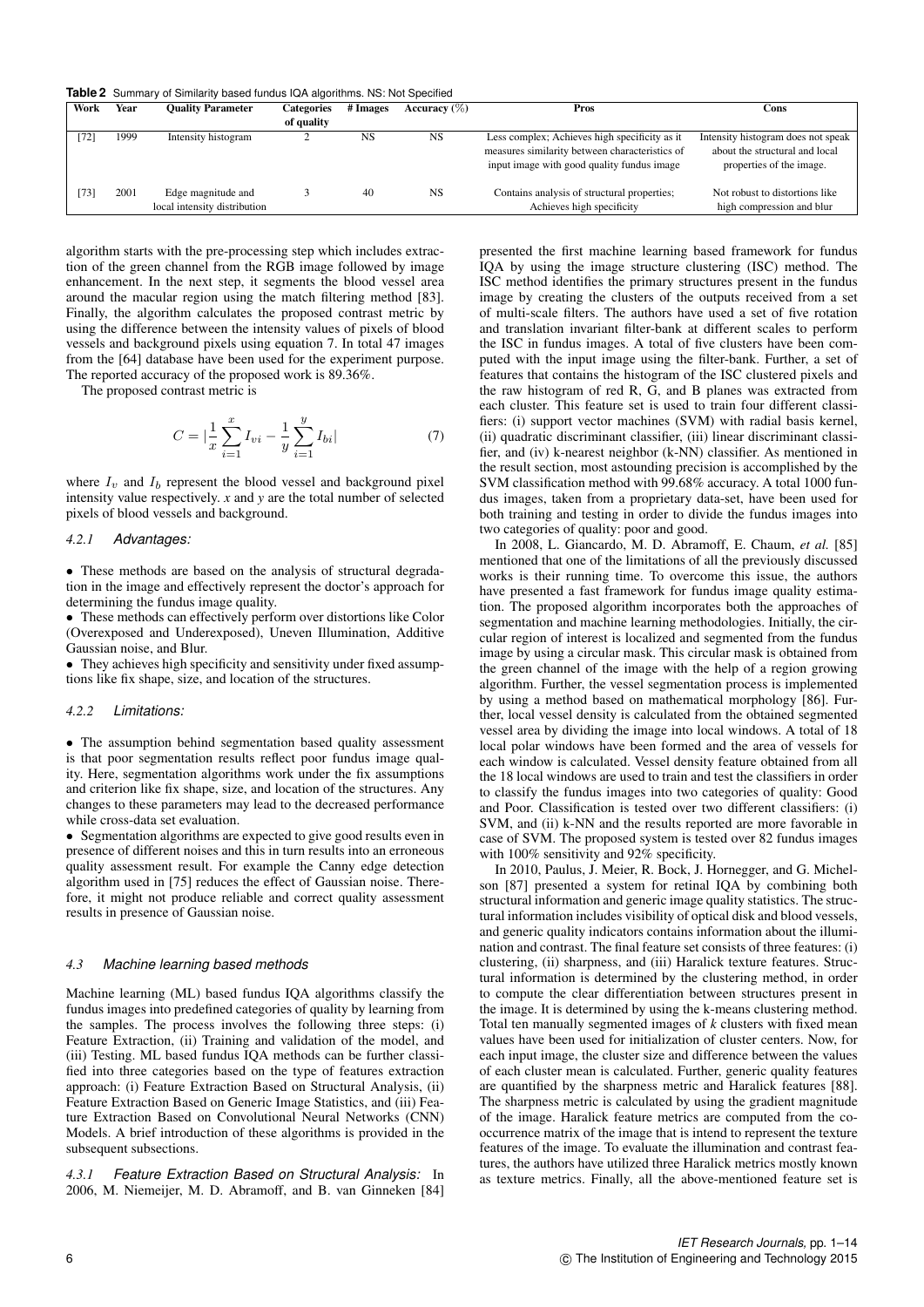Table 3 Summary of Segmentation based fundus IQA algorithms. SN: Sensitivity, SP: Specificity, SC: Spearman's Correlation

| Work   | Year | <b>Ouality Parameter</b>                            | <b>Categories</b><br>of quality | $#$ Images | Accuracy $(\%)$                          | Pros                                                                                                                                             | Cons                                                                                                                                                                                |  |
|--------|------|-----------------------------------------------------|---------------------------------|------------|------------------------------------------|--------------------------------------------------------------------------------------------------------------------------------------------------|-------------------------------------------------------------------------------------------------------------------------------------------------------------------------------------|--|
| $[74]$ | 2003 | Blood vessel density                                | 2                               | 1746       | SN: 95, SP: 84.3                         | Matched Filtering is easy<br>and simple to implement,<br>gives adequate performance in<br>presence of Gaussian noise                             | Effective only under pre-defined<br>assumptions, not effective for smaller<br>or larger size blood vessels                                                                          |  |
| $[75]$ | 2006 | Blood vessel pixel count<br>and field definition    | 2                               | 1039       | SN: 99.1, SP: 89.4                       | Emphasis given to the<br>Field definition and relative<br>positioning of the structures<br>present in the image                                  | Assumes fix parameters for the<br>locations of the structures<br>hence not effective for<br>cross data-set evaluation                                                               |  |
| $[76]$ | 2011 | Visibility of blood vessels<br>and field definition | 5                               | 200        | SN: 100, SP: 93                          | Effective performance for blur<br>and gaussian noise                                                                                             | Sensitive towards different type of<br>distortions like uneven illumination                                                                                                         |  |
| $[77]$ | 2013 | Blood vessel pixel count                            | <b>NA</b>                       | 58         | SC: 0.89 with PSNR<br>SC: 0.91 with SSIM | Due to Patch-wise analysis<br>this method is very effective<br>in presence of uneven distortions<br>additive Gaussian noise<br>and Gaussian Blur | Method is tested over only two<br>distortions, the naturalness property<br>of images is low hence results obtained<br>from SSIM and PSNR metrics<br>may not be of much significance |  |
| $[78]$ | 2014 | Contrast of<br>blood vessels                        | $\overline{c}$                  | 47         | 89.36                                    | Effective for Color and<br>Contrast distortions                                                                                                  | Effective only under pre-defined<br>assumptions like size and shape                                                                                                                 |  |

used to train the SVM classifier in order to classify the fundus images into two classes: Good, and Poor. The proposed system is tested over 301 fundus images and achieves an accuracy of 95.3%.

Another work in this category was proposed by R. Pires, H. F. Jelinek, J. Wainer, and A. Rocha [89] in 2012. The proposed work is influenced by the work of Fleming et al. [75] that uses field definition of the fundus image as a primary quality indicator. The authors have inspected the quality of fundus images by analyzing the field definition and the level of blur present in the image. A set of 40 high quality fundus images have been selected as reference images. The verification of field definition is performed by analyzing the structural similarity between the reference image and the input image using the well-known SSIM method. Detection of blur is achieved by calculating a set of features, namely: (i) area descriptor, (ii) visual dictionary descriptor, (iii) blurring descriptor, (iv) sharpening descriptor, and (v) concatenation of blur and sharpness descriptor. Area descriptor estimates the area of blood vessels within the image. It is calculated using the well known Canny edge detection algorithm. Visual dictionary is built by detecting the stable point of interests in the image using a well known method namely Speeded Up Robust Feature (SURF) [90]. Further, in order to model the blur and sharpness measure, the authors used the input image as the reference image. The input image is blurred and sharpened progressively with different intensities and then the similarity measure between the input image and its transformed versions is calculated. The assumption behind the idea is that a poor quality image will be more similar to its distorted version rather than a good quality image. All the above derived set of feature vectors have been used to train and test the SVM classifier for generating the final results. Extensive experiments and results have been shown for the verification of field definition and blur detection with 96% and 95.5% accuracy.

In 2012, H. Yu, S. Barriga, C. Agurto *et al.* [91] presented another linear regression based retinal IQA method. In the proposed work the authors extracted various statistical features in order to train the regression model more efficiently. In addition, fundus images are divided into four categories of quality. The algorithm consists of two steps: (i) feature extraction and (ii) PLS regression. The feature extraction step involves the extraction of four different features: (i) vessel density, (ii) histogram, (iii) texture features, and (iv) local sharpness features. Vessel density feature is calculated by taking the ratio of the area of blood vessels over the area of the field of view. Blood vessels are segmented by using a method based on multiscale enhancement and second order entropy threshold [92]. Mean, variance, skewness, and kurtosis features are extracted for determining the histogram features. The texture features are derived using five Haralick texture features: (i) second order entropy, (ii) contrast, (iii) correlation, (iv) energy, and (v) homogeneity. Local sharpness

features are determined by using a well-known method named cumulative probability blur detection (CPBD). Each fundus image from the training data-set is assigned a quality score by the retinal expert, and graded into four categories of quality: high, medium, low, and reject. A linear relation is assumed between the derived features and the quality score. All the derived features are considered as the independent variable and quality score as the dependent variable. Finally, the PLS regression algorithm is implemented in order to estimate the overall quality. The proposed algorithm is tested over a proprietary data-set of 1884 fundus images and achieved 95% performance accuracy.

Another method proposed in this category consists of both segmentation and machine learning G. J. Katuwal, J. Kerekes, R. Ramchandran, C. Sisson, and N. Rao [93] proposed a retinal IQA algorithm for fundus images by analyzing the symmetry of retinal blood vessels. Initially, the stationary wavelet transform followed by median filtering, dilation, and circular masking, is used to extract the retinal blood vascular structure. Further, the image is horizontally divided into two equal parts, followed by dividing both halves into 10 equal size vertical windows. Now, with the help of segmented vasculature, the following four features are calculated: (i) global vessel density (GVD), (ii) local vessel density (LVD), (iii) difference between LVDs of top and bottom local windows, and (iv) difference between sum of LVDs in top half and bottom half. The GVD metric is the ratio of the number of blood vessel pixels and the total number of pixels present in the image. The LVD metric is similar to GVD, calculated individually for each window. Finally, all the derived feature vector set is used to train the SVM classifier. The proposed system divides the fundus images into 5 classes with reported performance accuracy of 60%. A proprietary data-set of 88 images has been used for the experiment.

Most of the methods discussed in this category are intended to divide the fundus images into two categories of quality. However, a few of the methods [73, 76, 77] attempted to classify the fundus images into more than two classes. The limitation of binary classification based retinal IQA approach is that it is unable to effectively model the doctor's perception of fundus image quality, as it draws a strict boundary between the two classes. An average quality fundus image that can be used for the diagnosis and closer to the boundary can be classified as poor quality image and vice versa. In both the conditions, the performance of the CAD systems will degrade. An IQA method that can provide a quality score via a number within a fixed range can provide better insights into doctor's judgment for the retinal image quality. The next work in this category is one of the few works that producea quality score for the fundus images rather than simply classifying the fundus images into categories of quality. F. Yin, D. W. K. Wong, A. P. Yow *et al.* [94] presented a retinal IQA algorithm named as automatic retinal interest evaluation system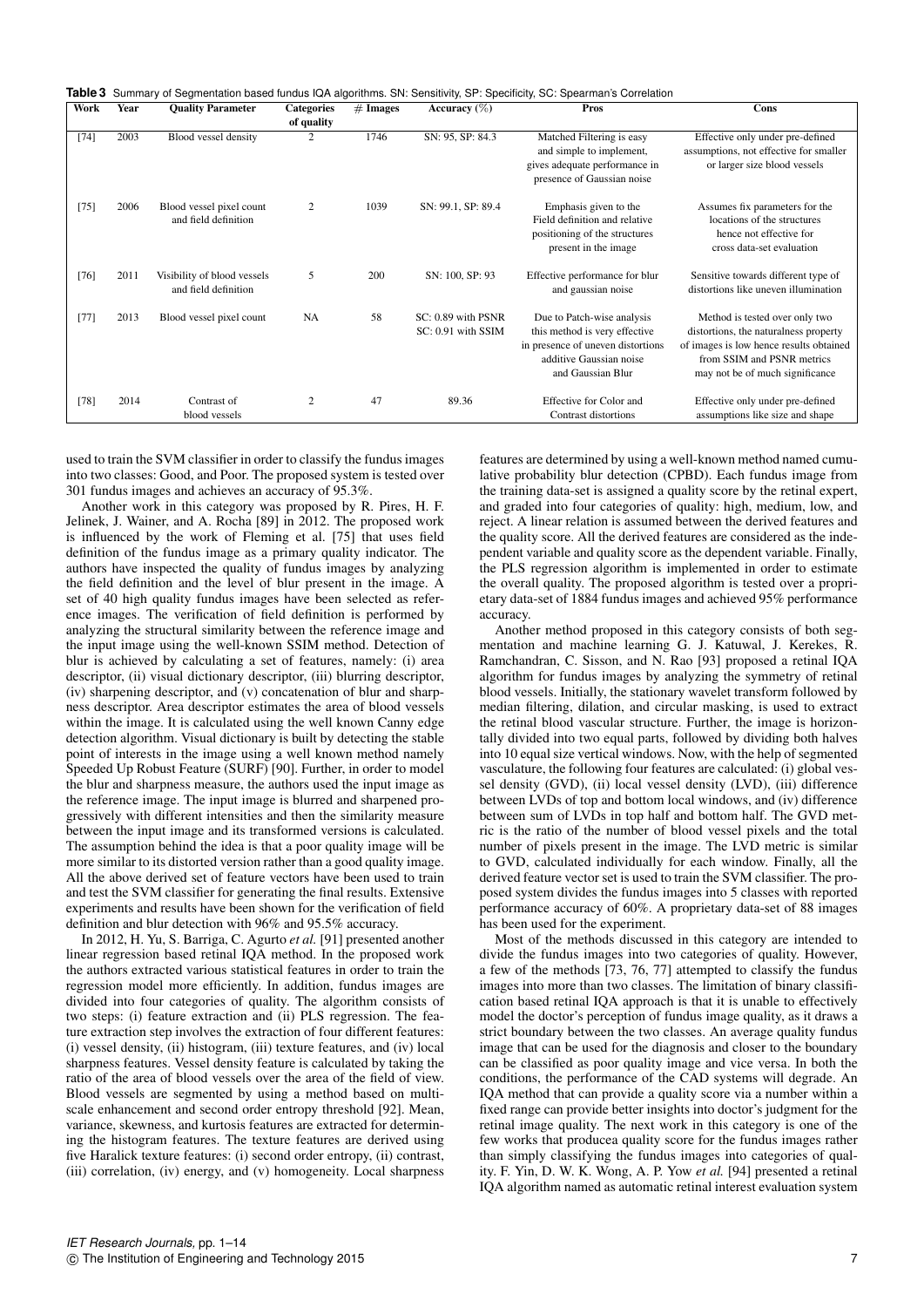(ARIES). The proposed algorithm is divided into three steps: (i) retinal image identification, (ii) confirmation of non-retinal images, and (iii) quality assessment. The first step involves the identification of the fundus images. Bag of visual words is used to train the SVM classifier to classify the fundus and non-fundus images. The second step is intended to suppress the effects of wrong classification results, as it is believed that a fundus image with bad quality might be wrongly classified as a non-fundus image. A reference fundus image template is created from a set of high-quality images. Then the SSIM values are calculated between each non-fundus image and the reference image. All the images with higher SSIM values are considered as fundus images. Next, the quality assessment process involves training of the SVM classifier with the following feature set: contrast ratio, blur ratio, entropy, blood vessel density. Contrast is calculated as the ratio of the mean intensity value and standard deviation of pixels for each color channel (R, G, B) individually. The blur metric is calculated by the method described in [95], that is based on the intensity range of the pixels. Next, blood vessel density is derived as the ratio of number of blood vessel pixels and total number of pixels in the image. Blood vessel pixels are extracted by using bottom hat filtering algorithm. The bottom-hat filtering method involves performing the morphological closing operation in the image followed by subtracting the original image from the result. Finally, all the derived features are used to train the SVM classifier. Another contribution of the work is that it does not directly usethe SVM classification results. Rather, the output of the SVM decision function is normalized to generate a quality score named as retinal image quality score (RQS). The value of RQS ranges from 0 to 1, where a higher value reflects the higher fundus image quality. The proposed system is trained and tested over 740 fundus images and achieved 95.4% accuracy.

*4.3.2 Feature Extraction Based on Generic Image Statistics:* To the best of our knowledge, H. Davis, S. Russell, E. Barriga, M. Abramoff, and P. Soliz [96] represented the first retinal IQA algorithm that includes human perception for the fundus image quality in the form of subjective quality scores. A total of 400 artificially distorted images are created using Gaussian blur and intensity shift, from the images taken from the Messidor [60] data-set. All images are assigned a quality score by the ophthalmologists and divided into two classes of quality: (i) good and (ii) poor. The first step of the algorithm is to divide the image into seven equal size blocks for each channel of the two color models: RGB and CIE L\*a\*b\* space. The CIE L\*a\*b space model is used because of its ability to comprehend the relation between change in color values and visual properties. Blur, overexposure, and underexposure are considered the primary artifacts to be observed in the work. They are mathematically demonstrated by deriving a set of six statistical properties of the pixels: mean, skewness, entropy, spatial frequency, and median. A linear relation is assumed between the features and the quality score. Features are considered to be as the independent variable and quality score as the dependent variable. Finally, the partial least square (PLS) linear regression model is trained to estimate the fundus image quality. The proposed system has reported an accuracy of 99.3%.

Based on four generic quality indicators: color, focus, contrast, and illumination, J. M. P. Dias, C. M. Oliveira, and L. A. da Silva Cruz [97] presented a retinal IQA algorithm (in 2014). The flow of the algorithm is as follows: Pre-processing, feature extraction, and fusion of features for final classification. The algorithm starts with a pre-processing step to exclude redundant background information and to retain only information of retinal structures by applying masking and cropping operation over the image. Feature computation includes an individual assessment of color, focus, contrast, and illumination features. Color assessment classifies the color of a retinal image into three categories; bright, dark, and normal. It is implemented by color indexing using the histogram back projection method presented by Swain and Ballard [104]. Three color maps for all three categories are obtained by the statistical analysis of 11 bright, 7 dark, and 232 normal images. Next, the focus assessment step involves classifying the image into the blurred, borderline or focused category. After converting the color image into grayscale, the focus is quantified by applying ther Sobel operator to the retinal image followed by a multi-level focus analysis algorithm. Further, the contrast assessment algorithm classifies the retinal image into two classes: low and high. It is implemented by using color indexing, similar to the color assessment algorithm. Further, the illumination assessment is achieved by using the mean and variance properties present in the indexed image. Finally, all the extracted features are used as input to train three classifiers: Feed-forward back propagation neural network, radial basis function networks, and k-Nearest Neighbor. The most satisfactory results have been reported for the feed-forward neural networks classification method. A set of 2032 retinal images has been used for the experiment, that achieved sensitivity of 99.76%, and specificity of 99.49%.

Next, D. Veiga, C. Pereira, M. J. Ferreira, L. GonÃğalves, and J. Monteiro [98] presented a fuzzy classification based retinal IQA algorithm (also in 2014). The algorithm examines the image sharpness and field of view (FOV) area in order to differentiate between the low and good quality fundus images. Initially, the green channel of the fundus image is used to derive the noise mask and FOV mask. The noise mask determines the unevenly illuminated zones present in the image. The FOV mask is used for the segmentation of the area around the macula including optical disk. Next, both noise and FOV masks are compared to substantiate if their common area is greater than a predefined threshold. If the common area is less than the given threshold, then the image is considered as a poor quality image and the algorithm terminates. Otherwise, the process enters the next step that is focus evaluation. Focus analysis is done with three predefined focus operators: (i) wavelet-based, (ii) moment-based, and (iii) statistics-based. The output generated from the focus operators is fed as feature input to the fuzzy classifier to get the final result. A total of 1454 number of fundus images have been used for the experiment, out of which 1200 were taken from the [60] data-set and 254 from a proprietary data set. The reported accuracy of the proposed algorithm is 98%.

Another statistical quality parameters based retinal IQA method was proposed by the Z. Yao, Z. Zhang, L.-Q. Xu, Q. Fan, and L. Xu [99] in 2016. Primarily two quality parameters have been taken into consideration: (i) uneven illumination, and (ii) blur. In order to quantify these parameters the following features have been extracted: statistical characteristics of pixels, texture features, central statistical characteristics, symmetry, wavelet features, and blur metric features. Mean, standard deviation, skewness, kurtosis, and entropy parameters are calculated and used as statistical characteristics of the image. In order to model the texture features, first, the co-occurrence matrix is derived from the image. With the help of the co-occurrence matrix, the following features are derived: contrast, correlation, energy, and homogeneity, and used as texture features. A central region in the image containing the fovea part has been selected and all the above-mentioned features are calculated, which are termed as central statistical characteristics. The symmetry of the image is predicted by calculating the mean values of 9 squared regions selected in the image. Furthermore, the analysis of the blur component in the image is based on the idea that the presence of blur results in the loss of the high-frequency components in the image. Using the Harr wavelet transform, low and high-frequency components are separated from all the three color channels of the fundus images. All the statistical features discussed above are derived for each of the three high-frequency components. Finally, a well known method based on the cumulative probability of blur detection is used to extract the blur metric. The feature extraction step collectively forms a 113-dimensional feature vector that is used to train the SVM in order to classify the poor and good quality fundus images. The overall accuracy reported is 91.38%. All the experiments are carried out over a proprietary data-set of 3224 fundus images.

In the next work under this category the authors supported the importance of retinal IQA research with the fact that the portable and handy fundus imaging devices are more sensitive towards distortions. Based on the theory of Human Visual System (HVS) framework, in 2016 S. Wang, K. Jin, H. Lu *et al.* [100] presented a machine learning approach for quality prediction of portable fundus images. Initially, the quality scores are collected by the subjective evaluation from three ophthalmologists for a dataset of 536 images. It is important to note that the quality scores are collected for the following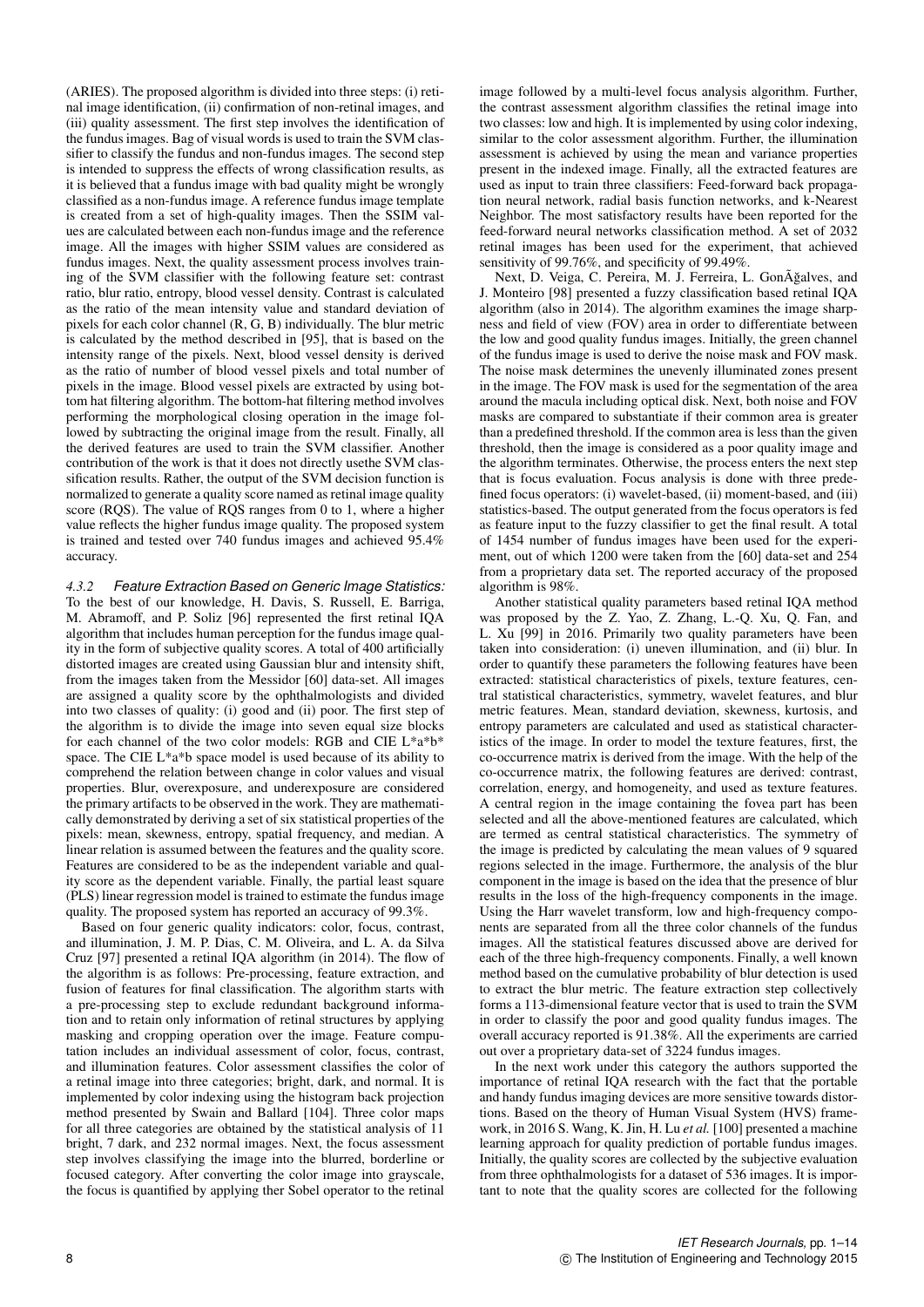| Table 4 Summary of Machine learning based fundus IQA algorithms divided on the basis of feature extraction approach. DT: Decision tree, FC: Fuzzy classification, |
|-------------------------------------------------------------------------------------------------------------------------------------------------------------------|
| ANN: Artificial neural network, SP: Specificity, SN: Sensitivity, MF: Membersip function.                                                                         |

|                                  |              | <b>Work Year Method</b>      | <b>Quality Parameter</b>                                                   | of quality     |      | Categories Images Accuracy (%) | Pros                                                                                                                          | Cons                                                                                                                                        |
|----------------------------------|--------------|------------------------------|----------------------------------------------------------------------------|----------------|------|--------------------------------|-------------------------------------------------------------------------------------------------------------------------------|---------------------------------------------------------------------------------------------------------------------------------------------|
|                                  |              | [84] 2006 SVM                | Image structure<br>clustering                                              | $\overline{c}$ | 2000 | 99.86                          | Features extracted are rotation<br>and translation invariant                                                                  | Less effective for the detection of<br>Color and Blur distortions                                                                           |
| <b>Structural Analysis Based</b> |              | [85] 2008 SVM                | <b>Blood</b> vessel<br>density                                             | $\overline{2}$ | 84   | SN: 100, SP: 92                | Can effectively handle morphological<br>changes in size blood vessels                                                         | Not effective for non-uniform distortions,<br>tested over very small data-set                                                               |
|                                  |              | [87] 2010 SVM                | Structural and<br>generic features                                         | $\overline{2}$ | 301  | 95.3                           | Method combines both structural and<br>generic properties, k-mean clustering<br>is computationally faster                     | k-means clustering is sensitive to data-set<br>any changes to the data-set will lead to<br>completely different results                     |
|                                  |              | [89] 2012 SVM                | Field definition<br>and blur                                               | $\overline{2}$ | 6696 | 96, 95.5                       | Canny edge detection algorithm used for<br>blood vessel segmentation is effective in<br>presence of noise                     | Less efficient to assess the quality<br>of fundus image in presence of<br>Gaussian noise                                                    |
|                                  |              | [91] 2012 PLS                | Vessel density<br>histogram, texture<br>and sharpness                      | $\overline{2}$ | 1884 | 96                             | Structural and generic properties are<br>evaluated separately, included<br>the subjective quality scores                      | Method is not evaluated over the<br>artifacts generated due to<br>high compression                                                          |
|                                  |              | [93] 2013 SVM                | Symmetry of<br>blood vessels                                               | 5              | 88   | 60                             | Stationary wavelet transform (SWT<br>used for the vessel segmentation<br>is translation invariant                             | Evaluated over a very small<br>data-set, not robust to color<br>and blur artifacts                                                          |
|                                  |              | [94] 2014 SVM                | Contrast, blur and<br>blood vessel density                                 | $\overline{2}$ | 370  | 95.8                           | In comparison to other methods this<br>method quantifies the image quality on a<br>fix scale, computationally efficient       | The performance of Bottom hat filtering<br>method used for the vessel segmentation<br>relies upon the structuring element                   |
|                                  | $[96]$ 2009  | <b>PLS</b>                   | <b>Statistical features</b>                                                | 2              |      | 2000 SN: 100, SP: 96           | CIE L*a*b space model is<br>effective for the extraction<br>of color information                                              | Not robust to distortions occurred<br>due to compression and<br>erroneous transmission                                                      |
|                                  | $[97]$ 2014  | <b>ANN</b>                   | Color, focus, contrast<br>and illumination                                 | $\overline{2}$ | 2032 | 99.87                          | Method analyzes the focus, color,<br>contrast, and illumination individually,<br>tested over comparatively large data-set     | Not robust to the artifacts<br>generated due to high compression<br>and erroneous transmission                                              |
| Generic Image Statistics Based   | [98] 2014    | ${\rm FC}$                   | Uneven illumination<br>focus                                               | $\overline{2}$ | 1454 | 98                             | Method efficiently fuses the generic and<br>structural properties, FC works efficiently<br>with imprecise and incomplete data | MF used in FC works with "If and else"<br>reasoning. However, it is not necessary<br>that all the combined factors are<br>equally important |
|                                  |              | [99] 2016 SVM                | Uneven illumination<br>and blur                                            | $\overline{c}$ | 3224 | 91.3                           | Due to block-wise analysis method is effective<br>in presence of non-uniform distortions                                      | Method is not efficient in<br>presence of refractive errors                                                                                 |
|                                  | $[100]$ 2016 | DT<br>and SVM                | Uneven illumination, color,<br>blur and contrast                           | $\overline{2}$ | 536  | 94.52                          | Data-set includes subjective evaluation,<br>method works on HVS based feature<br>extraction methods                           | Method is not evaluated over high<br>compression and transmission error<br>distortions                                                      |
|                                  |              | [101] 2017 DT, DL<br>and SVM | Uneven illumination,<br>naturalness property<br>and structural information | $\overline{c}$ | 4372 | 92.39                          | Gabor filters used for the optic disk<br>segmentation are rotation, translation<br>scale and illumination invariant           | Classification accuracy is<br>not up to the expected<br>satisfactory level                                                                  |
|                                  |              | [102] 2016 CNN               | High level features<br>extracted from CNN                                  | 2              | 101  | 99.87                          | Simple network architecture                                                                                                   | Evaluated over a very small data-set                                                                                                        |
| <b>CNN Based</b>                 | $[103]$ 2017 | <b>CNN</b>                   | Fusion of features extracted<br>from CNN and saliency maps                 | $\overline{2}$ | 5200 | 95.42                          | Unique feature extraction,<br>evaluated over real distorted images<br>significantly large data-set is used                    | No significant change in the performance<br>of the system while not using the features<br>extracted from saliency maps                      |

three quality parameters on a scale of *two*: (i) uneven illumination, (ii) blur, and (iii) contrast. The proposed algorithm involves three major steps: (i) Pre-processing, (ii) HVS based feature extractions, and (iii) Machine learning. The pre-processing step separates the extraneous background information from the image by using a circular mask. Next, the feature extraction step analyzes the presence of the following three features in the image: (i) Multichannel sensation, (ii) Just noticeable blur (JNB), and (iii) Contrast sensitivity function (CSF). Multi-channel sensation parameter is modeled to discern the illumination and color features. Initially, the image is transformed from RGB space to HIS (H: hue, I: intensity, S: saturation) space. Further, two masks: illumination (MI1), and color (MI2) are produced using the thresholding method and combined to produce a single mask (MIROI). Finally, the multi-channel sensation parameter

is derived by taking the ratio of MIROI and MIs. Next, the JNB feature is derived for determining the level of blur present in the image by combining a well known cumulative probability blur detection (CPBD) method with a vessel density map feature. The vessel density map is derived using a morphological algorithm. Further, CSF is used to quantify the level of contrast present in the image. The final quality prediction is performed using two different methods: decision tree based method and machine learning based using the SVM. The decision tree-based structure simply compares the derived values of all the three parameters with the ground truth data and predicts the quality. In case of machine learning, all the extracted features are used to train and test the images using the SVM. It is reported that the SVM has achieved much better results in comparison with decision tree method. Two proprietary data-sets, namely: LOCAL1 and LOCAL2, and two public data-sets (DRIMDB and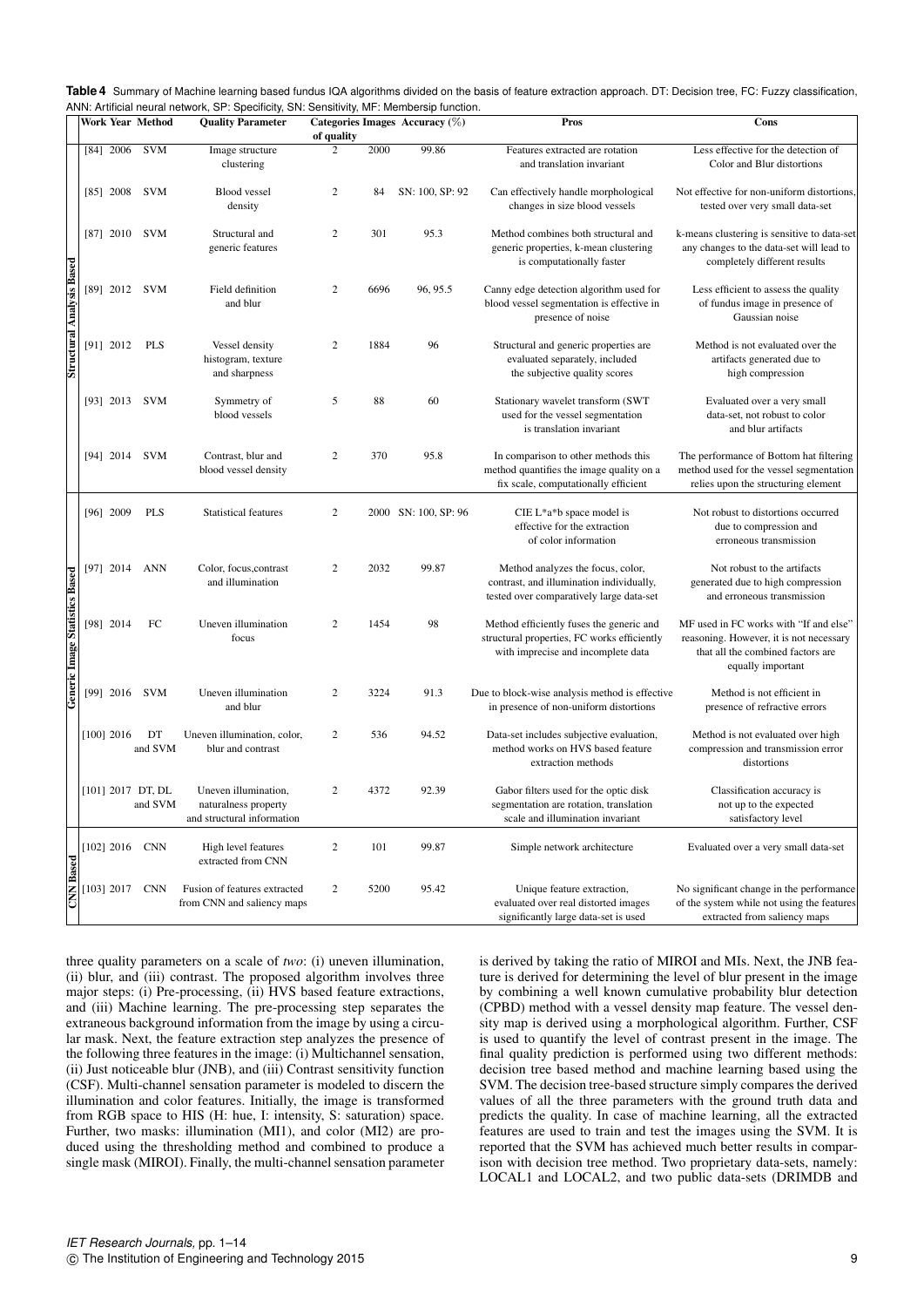DRIVE [53, 55]) have been used for the 536 fundus images for the experiment purpose.

F. Shao, Y. Yang, Q. Jiang, G. Jiang, and Y. S. Ho [101] presented a retinal IQA method based on the idea similar to [100]. All the steps involved in [100] and the proposed method are the same except that the features are used as quality parameters. To assess the quality, the authors have quantified three quality parameters: illumination, naturalness, and structure. The illumination property is examined by identifying three optimal threshold values in order to get the effects of dark, bright, and uneven illuminations. Next, the naturalness feature is based on the assumption that an image must look natural. In order to quantify the naturalness index (NI), the authors have trained the multivariate Gaussian regression model with high-quality fundus images. The NI of the input fundus image is determined by testing the image over the trained regression model. Finally, the location of the optical disc is used as structural information which is modeled with the help of Gabor filters. Fundus images have been classified into two classes: accept and reject. With the help of the abovecalculated features, the authors have experimented two strategies for the quality prediction: (i) threshold based by using the decision tree, and (ii) learning based by using SVM and dictionary learning (DL). The results section reported that the algorithm performs best in the case of SVM and least in case of DL. A total of 4372 fundus images are used for the experiment, with reported sensitivity and specificity of 94.69%, and 92.29%, respectively.

*4.3.3 Feature Extraction Based on Convolutional Neural Networks (CNN) Models:* All the previously reported machine learning based fundus IQA algorithms are based on the conventional hand-crafted feature learning methods. In recent years, the convolutional neural networks (CNN) based automated feature learning method outperforms conventional feature learning methods by a large performance gap. The automated feature learning has the ability to learn highly optimized features, that increases prediction accuracy. The literature shows that in recent years deep learning is successfully applied to the IQA framework for natural color images [105–107]. The first CNN based fundus IQA algorithm was proposed by D. Mahapatra, P. K. Roy, S. Sedai, and R. Garnavi [102] in 2016. The proposed CNN architecture classifies the fundus images into two classes: gradable, and ungradable. A CNN is trained with 101 fundus images obtained from Drishti data-set [70] and the trained network is tested on different data-sets of fundus images to divide the images. As 101 is a very limited sample to train a CNN, to overcome the issue the authors have divided the images into multiple overlapping patches of size 150x150 and labeled the same as the original image. Due to unavailability of ungradable fundus images, the authors manually created them by modeling three distortions: (i) Gaussian noise with mean zero and varying variance, (ii) Salt and pepper noise with varying noise density, and (iii) Speckle noise. In the training phase, in the first layer of CNN architecture, each patch is convolved with 20 kernels of size  $7 \times 7$  followed by max pooling of  $4 \times 4$  to reduce each feature map into  $36 \times 36$ . In the second layer of the CNN, all 20 feature maps are convolved with 50 kernels of size  $5 \times 5$  followed by again  $4 \times 4$  max pooling. It generates 1000 (50  $\times$  20) feature maps of size 8  $\times$  8. Finally, the last layer is the logistic regression for generating the final output and stochastic gradient descent is performed with negative log likelihood as loss function. The proposed system achieved 100% sensitivity, and 99.8% specificity.

One major limitation that exists in the previously presented work in this category is that it is modeled over a very small data-set. Typically, a CNN models requires a large amount of data for learning. In view of this, F. Yu, J. Sun, A. Li *et al.* [103] presented a new CNN model to classify the fundus images into two classes of quality. The proposed model has two parallel steps for feature extraction: (i) Feature extraction from Saliency maps and (ii) Feature extraction from CNN model. Initially, every fundus image is resized to  $256 \times 256$  resolution. Thereafter the saliency maps are obtained using the frequency-tuned salient region detection method presented in [108]. Further the saliency maps are reduced to  $32 \times 32$  $(1024 \times 1)$  blocks by taking the mean value from every  $8 \times 8$  non overlapping block.Next, in CNN architecture contains a total of

five convolution layers and one fully connected layers. The resized fundus image is processed through the five convolution layers to generate a  $4096 \times 1$  features vector. Finally, the features obtained from the saliency map (1024  $\times$  1) and CNN network (4096  $\times$  1) are fused to create a new and unique feature vector of size  $5120 \times 1$ . The obtained feature vector is further used with multilevel kernel SVM classifier to classify the fundus images into good and poor categories. A total of 5200 fundus images have been taken from the Kaggle dataset [49] for the experiment purpose and achieved 95.42% accuracy.

## *4.3.4 Advantages:*

• Machine learning based fundus IQA methods can be modeled easily with different data sources.

• Once a model is trained, it can produce fast and real-time predictions.

• These models has ability to improve its accuracy and efficiency over the time without any human intervention.

• CNN based models showed best performance for IQA [28–36] and outperforms the conventional IQA methods.

## *4.3.5 Limitations:*

• Most of the machine learning algorithms are data hungry.

• Finding a sufficiently large fundus image data-set for quality assessment purpose is a big challenge.

• Difficult to train an efficient model in absence of required data-set. Consequently, it reduces cross data-set performance.

• CNN based models are computationally expensive in comparison to other machine learning algorithms.

Overall Observation: It is important to mention here that all the quality parameters that are used in the development of the retinal IQA methods can be divided into two categories: (i) generic parameters, and (ii) structural parameters. Generic quality parameters determine the information regarding the illumination, contrast, and colour properties of the fundus image. These parameters are derived by analyzing the local and global properties of pixels in the image like histogram, mean, variance, and skewness etc. In addition, the structural information that indicates the visibility of the anatomical structures present in the fundus image is derived using segmentation algorithms. In most of the segmentation based retinal IQA methods, the authors have segmented the blood vessels and analyzed their properties like density, symmetry, or colour information. One limiting factor of retrieving the structural information through segmentation based methods is that it highly depends upon the accuracy of the segmentation algorithm. An error-prone segmentation leads to the wrong quality prediction result.

# **5 Challenges & Future scope**

A considerable effort has been made by the researchers towards the development of fundus IQA algorithms. However, many fragments of stones of unresolved challenges and unanswered questions exist in the path, that need to be removed. In the subsequent sub-sections, we discuss some of the challenges in this field.

#### *5.1 Interpretation of ophthalmologist's perception*

Throughout the years of evolution of image acquisition and display devices, one factor that has not been changed is the HVS. Here, the expectation of ophthalmologists from a good quality fundus image also remains the same. Due to its persistent structural property, ophthalmologists assess the quality of a fundus image on the basis of some fixed quality parameters: visibility of blood vessels & optic disc, blur, color information, etc. Therefore, an efficient retinal IQA algorithm must incorporate the relation between the physical change in the quality parameters and the respective perceptual changes. In addition, this also gives rise to the challenge of determining the relative importance of the quality parameters. Here, relative importance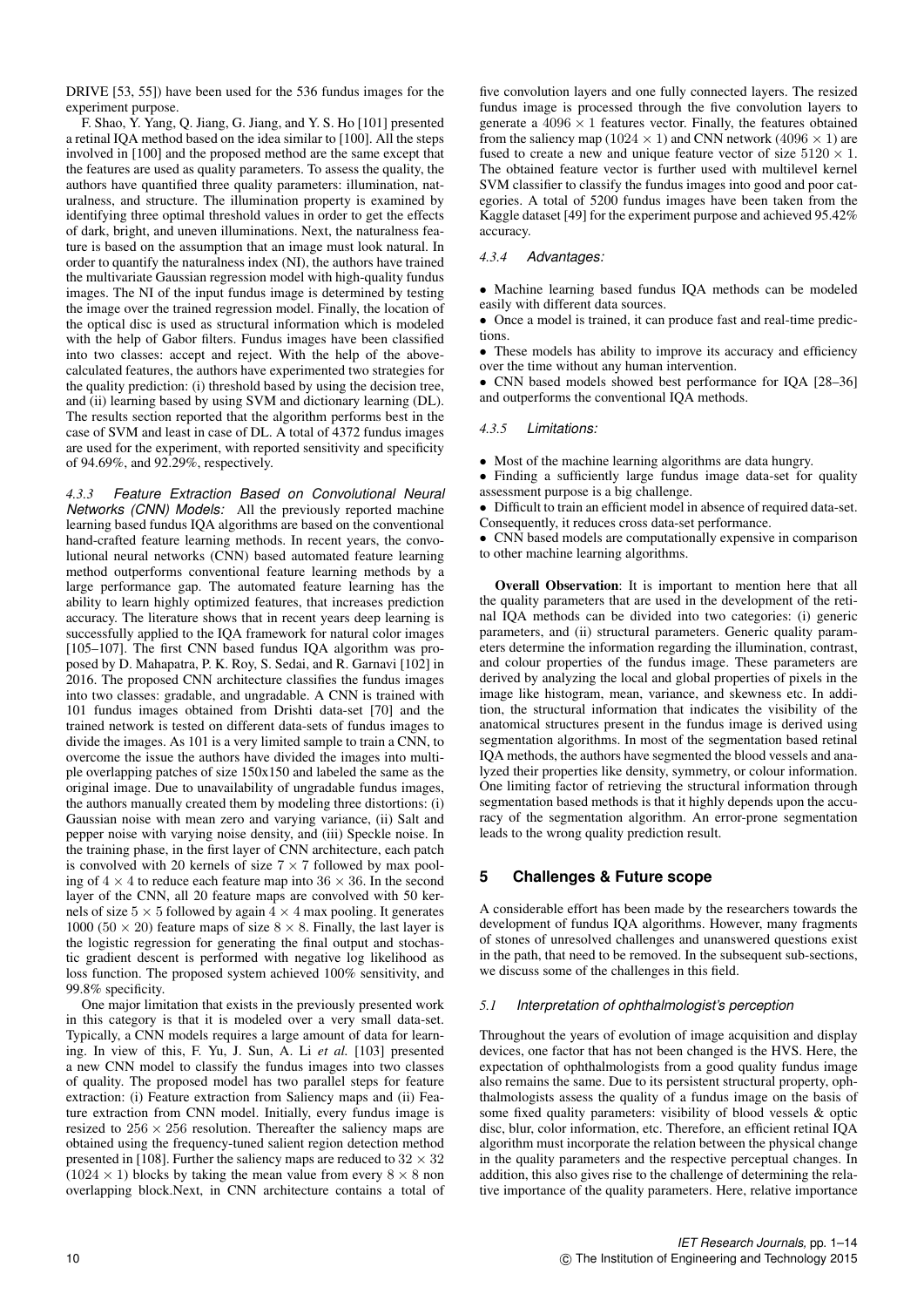

**Fig. 10**: Analysis of fundus IQA algorithms.

(a) Pie chart showing the statistics of the fundus IQA algorithms on the basis of methodologies used, (b) Pie chart showing the statistics of fundus IQA algorithms based on machine learning methods.

indicates the contribution of a quality parameter while determining the overall fundus image quality.

# *5.2 Number of classes*

Another challenge is to determine the number of classes of fundus image quality. It can be analyzed from Table 2, 3, and 4 that most of the reported work divides the fundus images into binary classes of quality: Good and Poor. For manual diagnosis, it is not always required because quality prediction for the fundus image highly depends upon the experience level of the ophthalmologist. An experienced ophthalmologist may not always require the highquality image and can diagnose effectively from a comparatively lower quality retinal image as well. For example, the image shown in Fig. 5(k) may be suitable for diagnosis by an expert ophthalmologist and might not be suitable for a relatively less experienced one. In case of CAD, an average quality image might be classified as a poor quality image causing an image recapturing. Definitely, it will lead to a waste of effort and time. Hence, in order to ignore the unnecessary wastage of efforts and resources there must exist one more category indicating the average quality fundus images. Although, few of the reported fundus IQA algorithms [73, 76, 77, 93] graded such images into more than two classes. However, none of them found prevalent in use due to the unavailability of comparative performance analysis.

#### *5.3 Ground-truth information*

As mentioned earlier, the main limitation in the field of fundus IQA research is the unavailability of comparative performance analysis. It is because no benchmark fundus image data-set exist for the quality assessment purpose. In literature, retinal images used for experiment purpose are mostly taken from different proprietary data-sets. As a result, the comparative analysis of the performance of retinal IQA algorithms is nearly missing in the literature. U. Sevik [53] presented a retinal image database for quality assessment purpose which contains two classes of retinal image quality: good and poor. However, the importance of the proposed data-set would have been significantly increased if it could include the subjective quality scores for each image.

#### *5.4 Distortion Identification and Image enhancement*

In order to get improved segmentation and disease classification results from fundus images, one viable solution is to use an appropriate image enhancement method. Image enhancement techniques are used to achieve improved visual appearance of the anatomical structures present in the fundus image. A fair amount of work has been reported [109–116] to facilitate the fundus image enhancement challenges. However, in an automated system, there is a need to have a tailor-made fundus IQA algorithm to determine if the given image needs enhancement. In contrast, from Fig. 10 it can be observed that a large proportion of the retinal IQA research work consists of binary classification systems using machine learning algorithms like SVM.



**Fig. 11**: Distortion generated due to erroneous transmission [49]

In case of only two classes of quality, if an image is classified as poor by the IQA algorithm, the question remains about the need of enhancement.

One challenge in the path of developing fundus image enhancement algorithms is to identify the type of distortion present in the image. It is because an image enhancement method is developed to normalize the effects of a specific distortion in the image. Therefore, an efficient method to identify the type of distortion present in the fundus image is highly required. In addition, retinal IQA algorithms developed to date have never been tested over the artifacts generated due to compression and erroneous transmission. One real time example of a distorted fundus image due to erroneous transmission is shown in Fig. 11. Such type of impaired fundus images greatly affects the performance accuracy of the CAD systems. In the era of telemedicine, the effects of the artifacts occurred due to compression and transmission must not be ignored while assessing the image quality.

#### *5.5 Suggestions*

The previous subsections of this paper discuss the recent work and challenges in fundus IQA research. In this subsection, few suggestions to solve the challenges are provided. In order to address the first three challenges, a fundus IQA data-set can be created with the following peculiarities.

1. Collection of fundus images with all possible real time distortions.

2. Subjective quality assessment (SQA) of the images by various ophthalmologists with varying level of experiences.

3. Subjective quality scores collected for both structural and generic quality parameters like visibility of blood vessels (F1), visibility of optical disc (F2), color (F3), contrast (F4), and blur (F5).

4. In addition to the quality scores, a final grading of images should be done by the doctor into three classes: (i) Good, (ii) Average, and (iii) Bad.

In Fig. 12 we have shown an example of the suggested SQA process. It can be observed here that for each image we have quality scores for the five above mentioned quality parameters and an associated quality class provided by the doctors. In order to validate the data, a classification model can be trained using the quality scores obtained for the quality parameters (F1-F5) to classify the fundus images into the given three quality classes. After obtaining the optimally trained classification model, the associated coefficients or weights of the respective features can be easily derived. These coefficients will reflect the relative importance of quality parameters while determining the overall fundus image quality. This whole procedure will help to understand the ophthalmologist's perception of fundus image quality. In addition to that, the "Average" class of fundus image quality will lead a fundus IQA algorithm to automatically determine the need for enhancement.

# **6 Conclusion**

Objectively assessing the quality of fundus images is an emerging research field. Nowadays, telemedicine is being widely used for providing the medical assistance to the ophthalmologists with minimum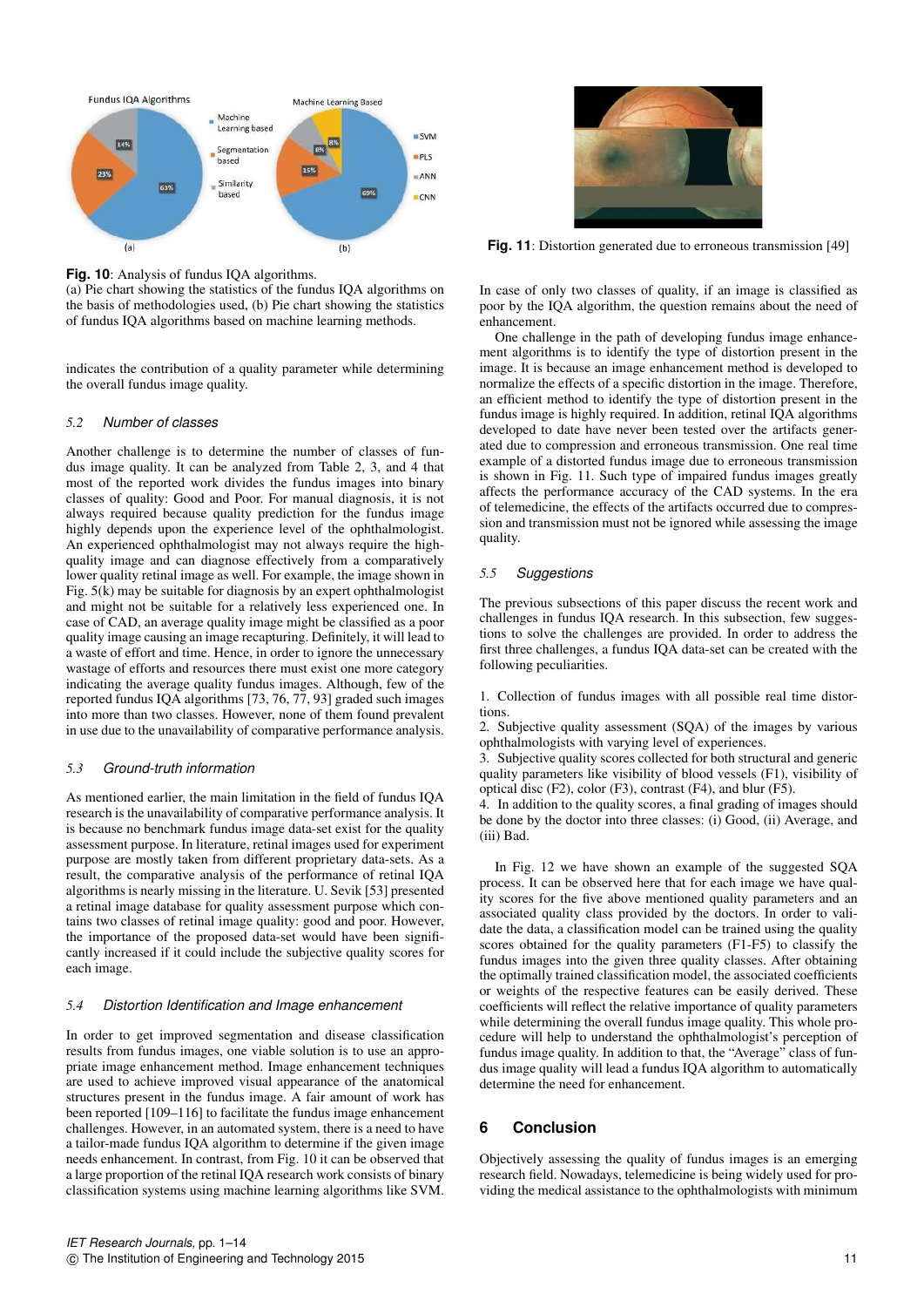|                      | (a) |                | (b)            |                |                | $\left( c\right)$ |
|----------------------|-----|----------------|----------------|----------------|----------------|-------------------|
|                      | F1  | F <sub>2</sub> | F3             | F <sub>4</sub> | F5             | <b>Class</b>      |
| (a)                  | 9   | 8              | $\overline{9}$ | 9              | 9              | Good              |
| (b)                  | 7   | 7              | 6              | 6              | 5              | Average           |
| $\left($ c $\right)$ | 2   |                | $\overline{4}$ | $\overline{4}$ | $\overline{2}$ | Bad               |

**Fig. 12**: Example of the quality scores obtained from the suggested SQA process. Quality scores are assumed to be in the range [1,10], where a high value represents high quality.

efforts. However, there are many factors that can affect the quality of such images, including acquisition, compression, transmission, etc. Therefore, an automated IQA of fundus images is a necessary and important requirement for a reliable diagnosis. Through this paper, a comprehensive discussion over the state of the art in retinal IQA research is presented. In summary, most of the retinal IQA methods are developed using machine learning algorithms and divide the retinal images into two classes: good and poor. Overall, the retinal IQA challenge is solved as a binary classification problem. In addition to the binary classification, the IQA models have two types of quality indicators: (i) generic quality indicators such as illumination, colour, and contrast, and (ii) structural quality indicators that indicate the visibility of the structures.

Furthermore, it has also been identified that the following limitations exist in the path of retinal IQA research: (i)lack of understanding of ophthalmologist's judging criteria, (ii) the absence of a common data-set, and (iii) the shortcomings of binary classification based approaches on the use of image enhancement methods. However, it is realized that the absence of a common benchmark retinal IQA data-set is the root of all the limitations mentioned above. In order to elevate the progress in this field, it is highly required to have such data-set that can provide the ophthalmologist's perception of the quality of fundus images in terms of quality grading. Such dataset will provide a ground for the comparative performance analysis as well as a deciding criterion for the requirement of the enhancement in the image. Conclusively, the development of an efficient retinal IQA algorithm is a very important problem to be solved. A fair amount of work is done to solve this challenge but still, it is far from being solved.

# **Acknowledgment**

This work was supported by the Visvesvaraya Ph.D. scheme for Electronics and IT Research Fellowship (MeitY, India), and by the Newton-Bhabha fund sponsored by the Department of Biotechnology (DBT) India and British Council U.K.

#### **7 References**

- 1 "Methodology for the subjective assessment of the quality of television pictures," 2012. [Online]. Available: [https://www.itu.int/dmspubrec/itu-r/rec/bt/R-REC-BT.500-11-200206-S!!PDF-E.pdf]
- 2 I. W. S. Carolyn G Ford, Mark A. McFarland, "Subjective video quality assessment methods for recognition tasks," *Proc.SPIE*, vol. 7240, pp. 7240 – 7240 – 11, 2009.
- L. Lévêque, H. Liu, S. Baraković, J. B. Husić, M. Martini, M. Outtas, L. Zhang, A. Kumcu, L. Platisa, R. Rodrigues *et al.*, "On the subjective assessment of the perceived quality of medical images and videos," in *2018 Tenth International Conference on Quality of Multimedia Experience (QoMEX)*. IEEE), 2018, pp. 1–6.
- 4 A. Ninassi, L. C. Patrick, and F. Autrusseau, "Pseudo no reference image quality metric using perceptual data hiding," in *Human Vision and Electronic Imaging XI*, vol. 6057. International Society for Optics and Photonics, 2006, p. 60570G.
- 5 P. Le Callet and F. Autrusseau, "Subjective quality assessment irccyn/ivc database," 2005. [Online]. Available: http://www.irccyn.ec-nantes.fr/ivcdb/
- 6 H. R. Sheikh, M. F. Sabir, and A. C. Bovik, "A statistical evaluation of recent full reference image quality assessment algorithms," *IEEE Transactions on image*
- *processing*, vol. 15, no. 11, pp. 3440–3451, 2006. 7 Z. Wang, A. C. Bovik, H. R. Sheikh, and E. P. Simoncelli, "Image quality assessment: from error visibility to structural similarity," *IEEE transactions on image processing*, vol. 13, no. 4, pp. 600–612, 2004.
- 8 N. Ponomarenko, F. Battisti, K. Egiazarian, J. Astola, and V. Lukin, "Metrics performance comparison for color image database," in *Fourth international workshop on video processing and quality metrics for consumer electronics*, vol. 27, 2009.
- 9 N. Ponomarenko, V. Lukin, A. Zelensky, K. Egiazarian, M. Carli, and F. Battisti, "Tid2008-a database for evaluation of full-reference visual quality assessment metrics," *Advances of Modern Radioelectronics*, vol. 10, no. 4, pp. 30–45, 2009.
- 10 U. Engelke, M. Kusuma, H.-J. Zepernick, and M. Caldera, "Reduced-reference metric design for objective perceptual quality assessment in wireless imaging,'
- *Signal Processing: Image Communication*, vol. 24, no. 7, pp. 525–547, 2009. 11 E. C. Larson and D. M. Chandler, "Most apparent distortion: full-reference image quality assessment and the role of strategy," *Journal of Electronic Imaging*,
- vol. 19, no. 1, p. 011006, 2010. 12 Z. Wang, A. C. Bovik, H. R. Sheikh, and E. P. Simoncelli, "Image quality assessment: from error visibility to structural similarity," *IEEE transactions on image processing*, vol. 13, no. 4, pp. 600–612, 2004.
- *processing*, vol. 13, no. 4, pp. 600–612, 2004.<br>
13 H. R. Sheikh and A. C. Bovik, "A visual information fidelity approach to video<br>
quality assessment," pp. 23-25, 2005.<br>
14 L. Zhang, L. Zhang, X. Mou, D. Zhang *et al.*,
- for image quality assessment," *IEEE transactions on Image Processing*, vol. 20, no. 8, pp. 2378–2386, 2011.
- W. Xue, L. Zhang, X. Mou, and A. C. Bovik, "Gradient magnitude similarity deviation: A highly efficient perceptual image quality index," *IEEE Transactions*
- *on Image Processing*, vol. 23, no. 2, pp. 684–695, 2014. 16 Z. Wang and E. P. Simoncelli, "Reduced-reference image quality assessment using a wavelet-domain natural image statistic model," in *Human Vision and Electronic Imaging X*, vol. 5666. International Society for Optics and Photonics, 2005, pp. 149–160.
- 17 X. M. Min Zhang, Wufeng Xue, "Reduced reference image quality assessment based on statistics of edge," *Proc.SPIE*, vol. 7876, pp. 7876 7876, 2011.
- 18 K. Gu, G. Zhai, W. Lin, and M. Liu, "The analysis of image contrast: From quality assessment to automatic enhancement," *IEEE transactions on cybernetics*, vol. 46, no. 1, pp. 284–297, 2016.
- 19 Q. Li and Z. Wang, "Reduced-reference image quality assessment using divisive normalization-based image representation," *IEEE journal of selected topics in signal processing*, vol. 3, no. 2, pp. 202–211, 2009.
- 20 X. Min, K. Gu, G. Zhai, M. Hu, and X. Yang, "Saliency-induced reducedreference quality index for natural scene and screen content images," *Signal Processing*, vol. 145, pp. 127–136, 2018.
- K. Gu, G. Zhai, X. Yang, and W. Zhang, "A new reduced-reference image quality assessment using structural degradation model," *IEEE International Symposium on Circuits and Systems (ISCAS)*, pp. 1095–1098, 2013.
- 22 M. Narwaria, W. Lin, I. V. McLoughlin, S. Emmanuel, and L.-T. Chia, "Fourier transform-based scalable image quality measure," *IEEE Transactions on Image Processing*, vol. 21, no. 8, pp. 3364–3377, 2012.
- 23 M. A. Saad, A. C. Bovik, and C. Charrier, "Blind image quality assessment: A natural scene statistics approach in the dct domain," *IEEE transactions on Image*
- *Processing*, vol. 21, no. 8, pp. 3339–3352, 2012. 24 A. K. Moorthy and A. C. Bovik, "Blind image quality assessment: From natural scene statistics to perceptual quality," *IEEE transactions on Image Processing*, vol. 20, no. 12, pp. 3350–3364, 2011.
- 25 A. Mittal, A. K. Moorthy, and A. C. Bovik, "No-reference image quality assessment in the spatial domain," *IEEE Transactions on Image Processing*, vol. 21, no. 12, pp. 4695–4708, 2012.
- 26 A. Mittal, R. Soundararajan, and A. C. Bovik, "Making a completely blind image
- quality analyzer." *IEEE Signal Process. Lett.*, vol. 20, no. 3, pp. 209–212, 2013. 27 P. Ye, J. Kumar, L. Kang, and D. Doermann, "Unsupervised feature learning framework for no-reference image quality assessment," in *2012 IEEE conference on computer vision and pattern recognition*. IEEE, 2012, pp. 1098–1105.
- 28 S. Bosse, D. Maniry, T. Wiegand, and W. Samek, "A deep neural network for image quality assessment," in *2016 IEEE International Conference on Image Processing (ICIP)*, Sep. 2016, pp. 3773–3777. 29 J. Kim and S. Lee, "Fully deep blind image quality predictor," *IEEE Journal of*
- *selected topics in signal processing*, vol. 11, no. 1, pp. 206–220, 2017. 30 J. Kim, A.-D. Nguyen, and S. Lee, "Deep cnn-based blind image quality pre-
- dictor," *IEEE transactions on neural networks and learning systems*, no. 99, pp. 1–14, 2018.
- 31 L. Kang, P. Ye, Y. Li, and D. Doermann, "Convolutional neural networks for noreference image quality assessment," in *Proceedings of the IEEE conference on computer vision and pattern recognition*, 2014, pp. 1733–1740.
- 32 S. Bosse, D. Maniry, K.-R. Müller, T. Wiegand, and W. Samek, "Deep neural networks for no-reference and full-reference image quality assessment," *IEEE Transactions on Image Processing*, vol. 27, no. 1, pp. 206–219, 2018.
- 33 L. Kang, P. Ye, Y. Li, and D. Doermann, "A deep learning approach to document image quality assessment," in *Image Processing (ICIP), 2014 IEEE International Conference on*. IEEE, 2014, pp. 2570–2574.
- 34 K. Gu, G. Zhai, X. Yang, and W. Zhang, "Deep learning network for blind image quality assessment," in *Image Processing (ICIP), 2014 IEEE International Conference on*. IEEE, 2014, pp. 511–515.
- 35 W. Hou, X. Gao, D. Tao, and X. Li, "Blind image quality assessment via deep learning," *IEEE transactions on neural networks and learning systems*, vol. 26,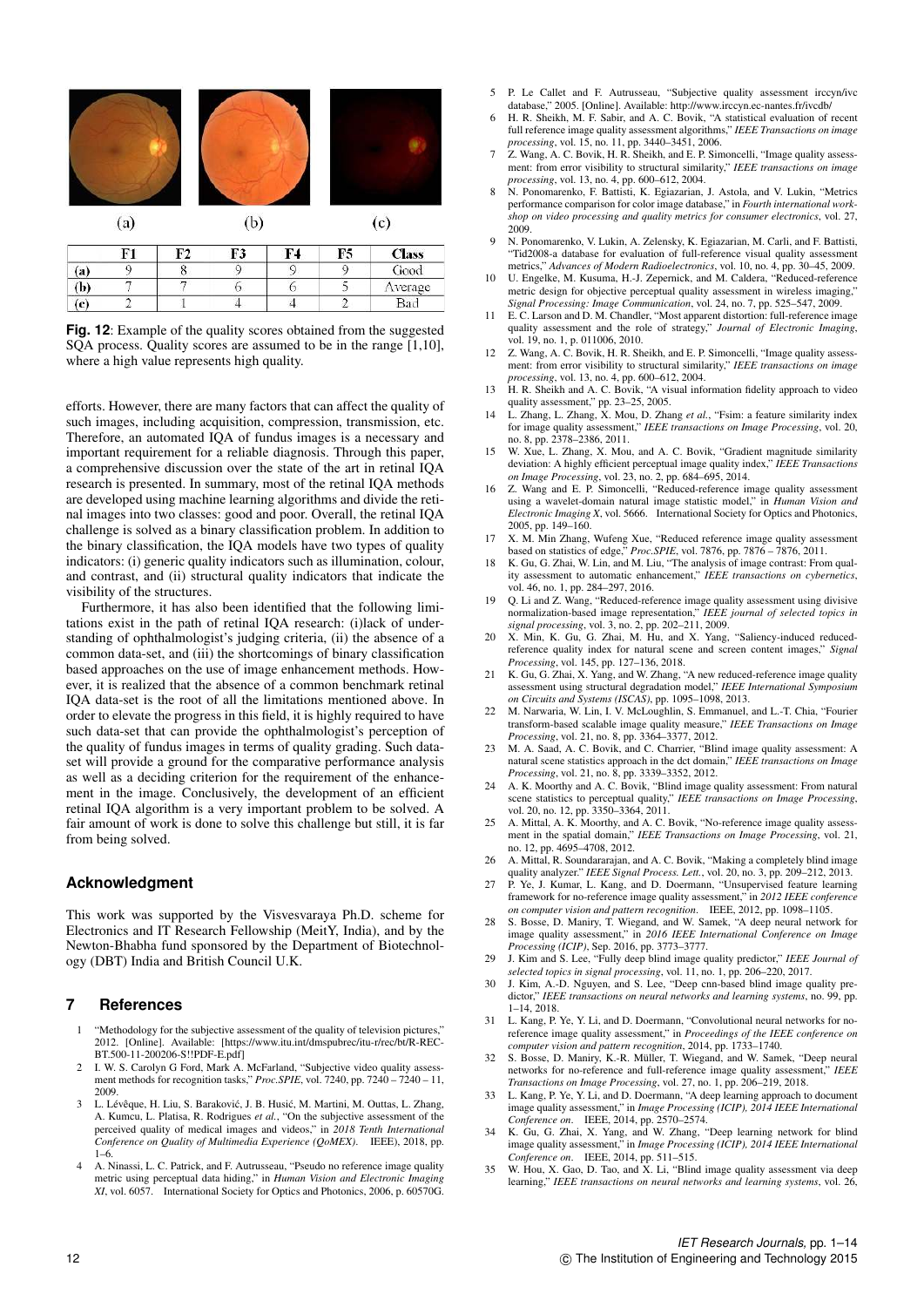no. 6, pp. 1275–1286, 2015.

- 36 J. Guan, S. Yi, X. Zeng, W. Cham, and X. Wang, "Visual importance and distortion guided deep image quality assessment framework," *IEEE Transactions on Multimedia*, vol. 19, no. 11, pp. 2505–2520, Nov 2017.
- 37 P. Mohammadi, A. Ebrahimi-Moghadam, and S. Shirani, "Subjective and objective quality assessment of image: A survey," *arXiv preprint arXiv:1406.7799*, 2014.
- 38 D. M. Chandler, "Seven challenges in image quality assessment: past, present, and future research," *ISRN Signal Processing*, vol. 2013, 2013.
- J. Kim, H. Zeng, D. Ghadiyaram, S. Lee, L. Zhang, and A. C. Bovik, "Deep convolutional neural models for picture-quality prediction: Challenges and solutions to data-driven image quality assessment," *IEEE Signal Processing Magazine*,
- vol. 34, no. 6, pp. 130–141, 2017. 40 G. Yue, C. Hou, K. Gu, N. Ling, and B. Li, "Analysis of structural characteristics for quality assessment of multiply distorted images," *IEEE Transactions on Multimedia*, vol. 20, no. 10, pp. 2722–2732, Oct 2018.
- 41 G. Yue, C. Hou, T. Zhou, and X. Zhang, "Effective and efficient blind quality evaluator for contrast distorted images," *IEEE Transactions on Instrumentation and Measurement*, pp. 1–9, 2018.
- 42 H. Yang, Y. Fang, and W. Lin, "Perceptual quality assessment of screen content images," *IEEE Transactions on Image Processing*, vol. 24, no. 11, pp. 4408–4421, 2015.
- 43 L. Kang, P. Ye, Y. Li, and D. Doermann, "A deep learning approach to document image quality assessment," in *Image Processing (ICIP), 2014 IEEE International Conference on*. IEEE, 2014, pp. 2570–2574.
- 44 G. Yue, C. Hou, K. Gu, S. Mao, and W. Zhang, "Biologically inspired blind quality assessment of tone-mapped images," *IEEE Transactions on Industrial Electronics*, vol. 65, no. 3, pp. 2525–2536, March 2018.
- 45 G. Yue, C. Hou, Q. Jiang, and Y. Yang, "Blind stereoscopic 3d image quality assessment via analysis of naturalness, structure, and binocular asymmetry," *Signal Processing*, vol. 150, pp. 204–214, 2018.
- 46 G. Yue, C. Hou, K. Gu, T. Zhou, and G. Zhai, "Combining local and global measures for dibr-synthesized image quality evaluation," *IEEE Transactions on Image Processing*, vol. 28, no. 4, pp. 2075–2088, April 2019.
- 47 P. C. Cosman, R. M. Gray, and R. A. Olshen, "Evaluating quality of compressed medical images: Snr, subjective rating, and diagnostic accuracy," *Proceedings of the IEEE*, vol. 82, no. 6, pp. 919–932, 1994.
- 48 M. Razaak, M. G. Martini, and K. Savino, "A study on quality assessment for medical ultrasound video compressed via hevc," *IEEE Journal of Biomedical and*
- *Health Informatics*, vol. 18, no. 5, pp. 1552–1559, 2014. 49 Kaggle, "Diabetic Retinopathy Detection ," https://www.kaggle.com/c/diabeticretinopathy-detection, 2013, [Online; accessed 10-June-2017].
- 50 A. Mittal, R. Soundararajan, and A. C. Bovik, "Making a completely blind image quality analyzer," *IEEE Signal Processing Letters*, vol. 20, no. 3, pp. 209–212, March 2013.
- 51 D. L. Ruderman, "The statistics of natural images," *Network: computation in neural systems*, vol. 5, no. 4, pp. 517–548, 1994.
- 52 J. M. P. Dias, C. M. Oliveira, and L. A. da Silva Cruz, "Retinal image quality assessment using generic image quality indicators," *Information Fusion*, vol. 19, pp. 73–90, 2014.
- 53 U. Sevik, C. Kose, T. Berber, and H. Erdol, "Identification of suitable fundus images using automated quality assessment methods," *Journal of biomedical optics*, vol. 19, no. 4, p. 046006, 2014.
- 54 J. Odstrcilik, R. Kolar, A. Budai, J. Hornegger, J. Jan, J. Gazarek, T. Kubena, P. Cernosek, O. Svoboda, and E. Angelopoulou, "Retinal vessel segmentation by improved matched filtering: evaluation on a new high-resolution fundus image database," *IET Image Processing*, vol. 7, no. 4, pp. 373–383, 2013.<br>55 J. Staal, M. D. Abràmoff, M. Niemeijer, M. A. Viergever, and B. Van Gin-
- neken, "Ridge-based vessel segmentation in color images of the retina," *IEEE transactions on medical imaging*, vol. 23, no. 4, pp. 501–509, 2004.
- 56 M. Ortega, N. Barreira, J. Novo, M. G. Penedo, A. Pose-Reino, and F. Gómez-Ulla, "Sirius: a web-based system for retinal image analysis," *International journal of medical informatics*, vol. 79, no. 10, pp. 722–732, 2010.
- 57 A. Hoover, V. Kouznetsova, and M. Goldbaum, "Locating blood vessels in reti-nal images by piecewise threshold probing of a matched filter response," *IEEE Transactions on Medical imaging*, vol. 19, no. 3, pp. 203–210, 2000.
- 58 B. Al-Diri, A. Hunter, D. Steel, M. Habib, T. Hudaib, and S. Berry, "A reference data set for retinal vessel profiles," in *Engineering in Medicine and Biology Society, 2008. EMBS 2008. 30th Annual International Conference of the IEEE*. IEEE, 2008, pp. 2262–2265.
- 59 M. Fraz, P. Remagnino, A. Hoppe, A. R. Rudnicka, C. G. Owen, P. Whincup, and S. Barman, "Quantification of blood vessel calibre in retinal images of multiethnic school children using a model based approach," *Computerized Medical Imaging and Graphics*, vol. 37, no. 1, pp. 48–60, 2013.
- 60 E. Decenciôlre, X. Zhang, G. Cazuguel, B. Lay, B. Cochener, C. Trone, P. Gain, R. Ordonez, P. Massin, A. Erginay, B. Charton, and J.-C. Klein, "Feedback on a publicly distributed database: the messidor database," *Image Analysis & Stereology*, vol. 33, no. 3, pp. 231–234, 2014.
- 61 T. Kauppi, V. Kalesnykiene, J.-K. Kamarainen, L. Lensu, I. Sorri, H. Uusitalo, H. Kälviäinen, and J. Pietilä, "Diaretdb0: Evaluation database and methodology for diabetic retinopathy algorithms," *Machine Vision and Pattern Recognition Research Group, Lappeenranta University of Technology, Finland*, vol. 73, 2006.
- 62 T. Kauppi, V. Kalesnykiene, J.-K. Kamarainen, L. Lensu, I. Sorri, A. Raninen, R. Voutilainen, H. Uusitalo, H. Kälviäinen, and J. Pietilä, "The diaretdb1 diabetic retinopathy database and evaluation protocol." in *BMVC*, 2007, pp. 1–10.
- 63 P. Prentasic, S. Loncaric, Z. Vatavuk, G. Bencic, M. Subasic, T. Petkovic, L. Dujmovic, M. Malenica-Ravlic, N. Budimlija, and R. Tadic, "Diabetic retinopathy image database (dridb): a new database for diabetic retinopathy screening programs research," in *Image and Signal Processing and Analysis (ISPA), 2013 8th*

*International Symposium on*. IEEE, 2013, pp. 711–716.

- 64 L. Giancardo, F. Meriaudeau, T. P. Karnowski, Y. Li, S. Garg, K. W. Tobin, and E. Chaum, "Exudate-based diabetic macular edema detection in fundus images using publicly available datasets," *Medical image analysis*, vol. 16, no. 1, pp. 216–226, 2012.
- 65 Y. Zheng, M. H. A. Hijazi, and F. Coenen, "Automated â AIJ disease  $\ell$  no disease  $\ell$  and  $\ell$  are  $\ell$  and  $\ell$  are  $\ell$  and  $\ell$  are  $\ell$  are  $\ell$  are  $\ell$  and  $\ell$  are  $\ell$  and  $\ell$  are  $\ell$  and  $\ell$  are  $\ell$  and approach," *Investigative Ophthalmology Visual Science*, vol. 53, no. 13, p. 8310, 2012.
- 66 E. Decencière, G. Cazuguel, X. Zhang, G. Thibault, J.-C. Klein, F. Meyer, B. Mar-cotegui, G. Quellec, M. Lamard, R. Danno *et al.*, "Teleophta: Machine learning and image processing methods for teleophthalmology," *Irbm*, vol. 34, no. 2, pp. 196–203, 2013.
- 67 M. Niemeijer, B. Van Ginneken, M. J. Cree, A. Mizutani, G. Quellec, C. I. Sánchez, B. Zhang, R. Hornero, M. Lamard, C. Muramatsu *et al.*, "Retinopathy online challenge: automatic detection of microaneurysms in digital color fundus photographs," *IEEE transactions on medical imaging*, vol. 29, no. 1, pp. 185–195, 2010.
- 68 F. Fumero, S. Alayón, J. Sanchez, J. Sigut, and M. Gonzalez-Hernandez, "Rimone: An open retinal image database for optic nerve evaluation," in *Computer-Based Medical Systems (CBMS), 2011 24th International Symposium on*. IEEE, 2011, pp. 1–6.
- 69 E. J. Carmona, M. Rincón, J. García-Feijoó, and J. M. Martínez-de-la Casa, "Identification of the optic nerve head with genetic algorithms," *Artificial Intelli-gence in Medicine*, vol. 43, no. 3, pp. 243–259, 2008.
- 70 J. Sivaswamy, S. Krishnadas, A. Chakravarty, G. Joshi, A. S. Tabish *et al.*, "A comprehensive retinal image dataset for the assessment of glaucoma from the optic nerve head analysis," *JSM Biomedical Imaging Data Papers*, vol. 2, no. 1,
- p. 1004, 2015. 71 Z. Zhang, F. S. Yin, J. Liu, W. K. Wong, N. M. Tan, B. H. Lee, J. Cheng, and T. Y. Wong, "Origa-light: An online retinal fundus image database for glaucoma analysis and research," in *Engineering in Medicine and Biology Society (EMBC), 2010 Annual International Conference of the IEEE*. IEEE, 2010, pp. 3065–3068.
- 8. C. Lee and Y. Wang, "Automatic retinal image quality assessment and enhancement," in *Medical Imaging 1999: Image Processing*, vol. 3661. International Society for Optics and Photonics, 1999, pp. 1581–1591.
- M. Lalonde, L. Gagnon, and M.-C. Boucher, "Automatic visual quality assessment in optical fundus images," in *Proceedings of vision interface*, vol. 32. Ottawa, 2001, pp. 259–264.
- 74 D. Usher, M. Himaga, M. Dumskyj, and J. Boyce, "Automated assessment of digital fundus image quality using detected vessel area," in *Proceedings of Medical Image Understanding and Analysis*. Citeseer, 2003, pp. 81–84.
- 75 A. D. Fleming, S. Philip, K. A. Goatman, J. A. Olson, and P. F. Sharp, "Automated assessment of diabetic retinal image quality based on clarity and field definition, *Investigative ophthalmology & visual science*, vol. 47, no. 3, pp. 1120–1125, 2006.
- A. Hunter, J. A. Lowell, M. Habib, B. Ryder, A. Basu, and D. Steel, "An automated retinal image quality grading algorithm," in *Engineering in Medicine and Biology Society, EMBC, 2011 Annual International Conference of the IEEE*. IEEE, 2011, pp. 5955–5958.
- T. Köhler, A. Budai, M. F. Kraus, J. Odstrčilik, G. Michelson, and J. Hornegger, "Automatic no-reference quality assessment for retinal fundus images using vessel segmentation," in *Computer-Based Medical Systems (CBMS), 2013 IEEE 26th International Symposium on*. IEEE, 2013, pp. 95–100.
- 78 H. A. Nugroho, T. Yulianti, N. A. Setiawan, and D. A. Dharmawan, "Contrast measurement for no-reference retinal image quality assessment," in *Informa-tion Technology and Electrical Engineering (ICITEE), 2014 6th International Conference on*. IEEE, 2014, pp. 1–4.
- M. Himaga, D. Usher, and J. F. Boyce, "Retinal blood vessel extraction by using multi-resolution matched filtering and directional region growing segmentation, in *IAPR workshop on machine vision applications*, 2002, pp. 244–247.
- 80 C. Sinthanayothin, J. F. Boyce, H. L. Cook, and T. H. Williamson, "Automated localisation of the optic disc, fovea, and retinal blood vessels from digital colour fundus images," *British Journal of Ophthalmology*, vol. 83, no. 8, pp. 902–910, 1999.
- 81 A. Hunter, J. Lowell, R. Ryder, A. Basu, D. Steel *et al.*, "Tram-line filtering for retinal vessel segmentation," in *3rd European Medical and Biological Engineering Conference, November*. International Federation for Medical and Biological Engineering, 2005.
- X. Zhu and P. Milanfar, "Automatic parameter selection for denoising algorithms using a no-reference measure of image content," *IEEE Transactions on image processing*, vol. 19, no. 12, pp. 3116–3132, 2010.
- M. Al-Rawi, M. Qutaishat, and M. Arrar, "An improved matched filter for blood vessel detection of digital retinal images," *Computers in Biology and Medicine*, vol. 37, no. 2, pp. 262–267, 2007.
- M. Niemeijer, M. D. Abràmoff, and B. van Ginneken, "Image structure clustering for image quality verification of color retina images in diabetic retinopathy screening," *Medical image analysis*, vol. 10, no. 6, pp. 888–898, 2006.
- L. Giancardo, M. D. Abràmoff, E. Chaum, T. Karnowski, F. Meriaudeau, and K. Tobin, "Elliptical local vessel density: a fast and robust quality metric for retinal images," in *Engineering in Medicine and Biology Society, 2008. EMBS 2008. 30th Annual International Conference of the IEEE*. IEEE, 2008, pp. 3534–3537.
- F. Zana and J.-C. Klein, "Segmentation of vessel-like patterns using mathematical morphology and curvature evaluation," *IEEE transactions on image processing*, vol. 10, no. 7, pp. 1010–1019, 2001.
- 87 J. Paulus, J. Meier, R. Bock, J. Hornegger, and G. Michelson, "Automated quality assessment of retinal fundus photos," *International journal of computer assisted radiology and surgery*, vol. 5, no. 6, pp. 557–564, 2010.